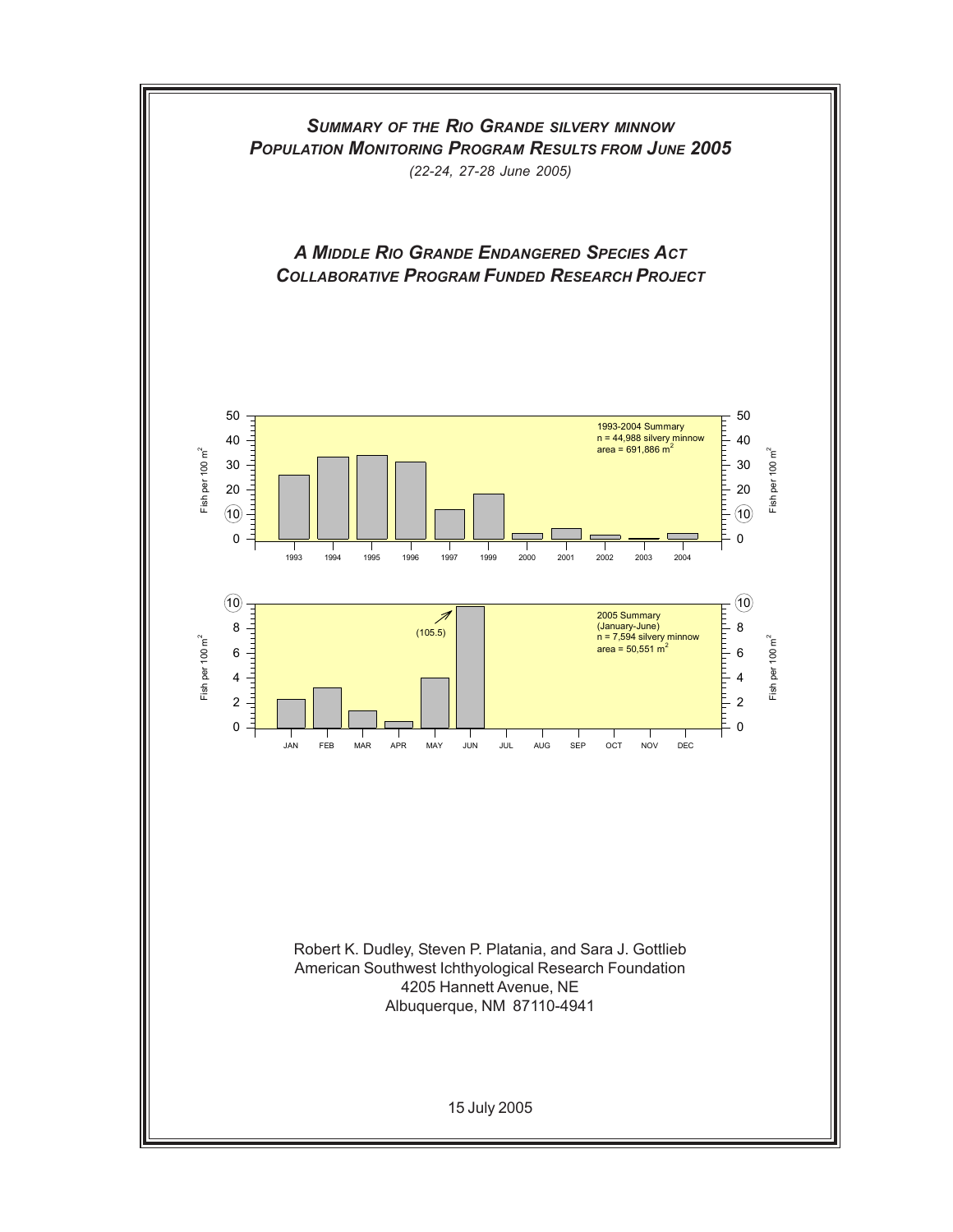## *SUMMARY OF THE RIO GRANDE SILVERY MINNOW POPULATION MONITORING PROGRAM RESULTS FROM JUNE 2005 (22-24, 27-28 June 2005)*

prepared for:

### *MIDDLE RIO GRANDE ENDANGERED SPECIES ACT COLLABORATIVE PROGRAM*

under USBR contract:

#### **Number 03CR408029**

U.S. Bureau of Reclamation Upper Colorado Regional Office 125 South State Street, Room 6107 Salt Lake City, UT 84138-1102

prepared by:

Robert K. Dudley, Steven P. Platania, and Sara J. Gottlieb American Southwest Ichthyological Research Foundation 4205 Hannett Avenue, NE Albuquerque, NM 87110-4941

submitted to:

U. S. Bureau of Reclamation 555 Broadway NE, Suite 100 Albuquerque, NM 87102-2352

15 July 2005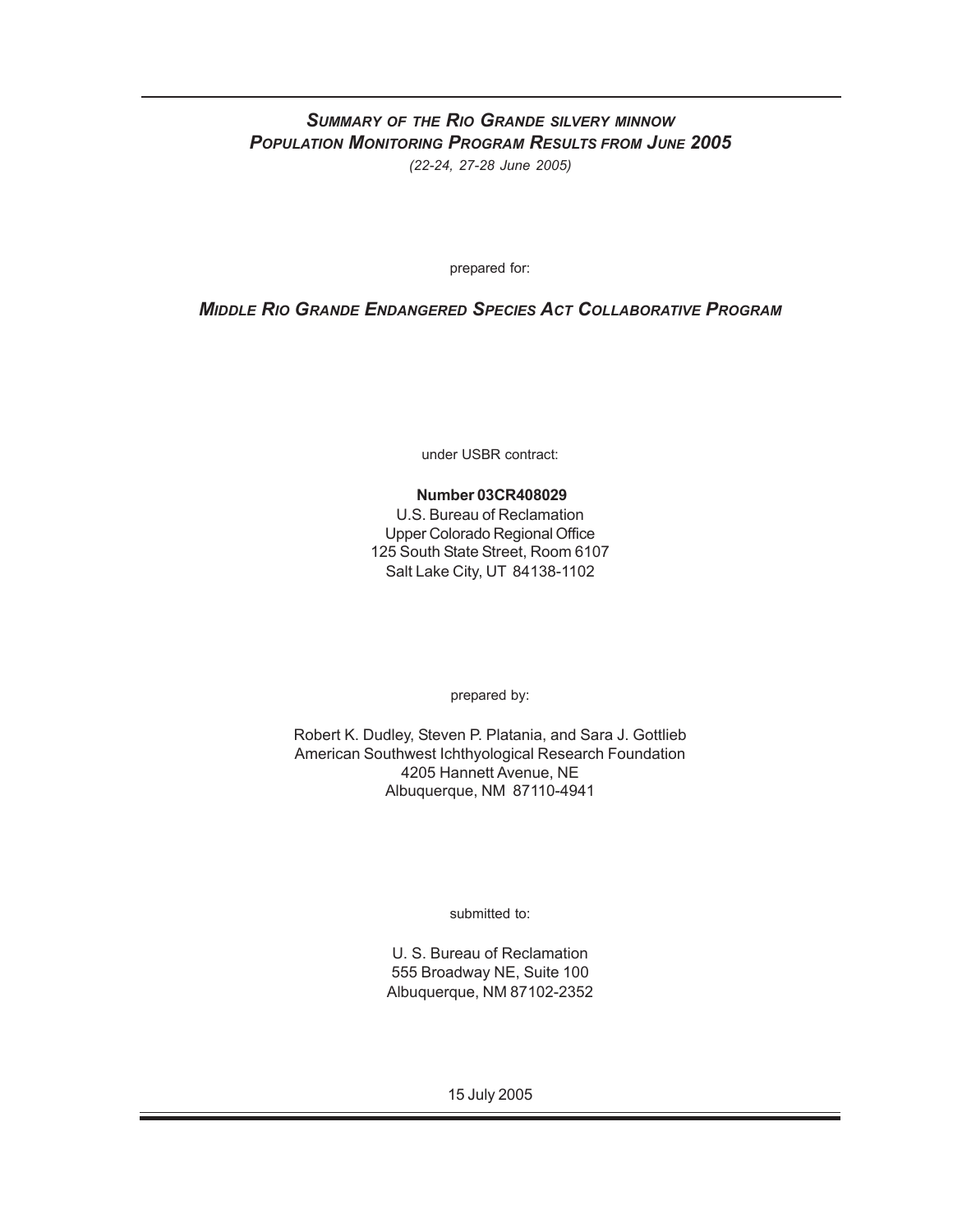#### **SUMMARY OF OVERALL JUNE 2005 POPULATION MONITORING EFFORTS**

The sixth sampling effort of the 2005 Rio Grande silvery minnow population monitoring program was conducted between 22-24, 27-28 June 2005 at 20 sites throughout the Middle Rio Grande. Five sites were located in the Angostura Reach, six sites in the Isleta Reach, and nine sites in the San Acacia Reach. A list of collection localities is appended (Table A-1).

Adult and juvenile fish were obtained by rapidly drawing a 3.1 m x 1.8 m small mesh (5 mm) seine through discrete mesohabitats. Rio Grande silvery minnow were counted and identified to ageclass. Other fishes were identified to species and enumerated, but age-class was not determined. Figures illustrating catch rates (number of fish per 100 m<sup>2</sup> sampled) were prepared for the ten focal species, including Rio Grande silvery minnow, for the purpose of comparisons between reaches.

During June 2005, a total of 9,277 fish were taken in the 6,260 m<sup>2</sup> (surface area) of water sampled. Rio Grande silvery minnow was by far the most abundant taxon (N=6,603) and comprised about 71% of the total catch. This species was present at 19 of the 20 sampling sites and in 205 of 267 seine hauls with fish (ca. 77%). The abundance of Rio Grande silvery minnow in June 2005 far surpassed it abundance in June 2004. The highest catch rates of Rio Grande silvery minnow were recorded in the upper Isleta Reach but densities were relatively high throughout the range, including the San Acacia Reach. The other most-abundant taxa were about an order of magnitude less abundant than Rio Grande silvery minnow. Cumulative fish catch rate was 148.2 individuals per 100 m<sup>2</sup> sampled; nearly double what it was in May (48.9 individuals per 100  $m^2$  sampled).

#### **SUMMARY OF JUNE 2005 POPULATION MONITORING EFFORT BY RIVER REACH**

#### **Angostura Reach**

Angostura Reach ichthyofaunal sampling took on 27 and 28 June 2005. Discharge in the Rio Grande had increased greatly throughout the Angostura Reach during May and June 2005 compared to April 2005. Discharge throughout the Angostura Reach peaked at about 6,500 cfs during June. Total discharge was higher than it has been in nearly ten years. Although the discharge was regulated and the flow peak was artificially dampened by the storage of water in Cochiti Reservoir, the increased discharge resulted in the formation of numerous flooded shoreline and island habitats. Erosion of banks and inundation of sand islands resulted in increased input of suspended sediments. Water clarity was highest in the uppermost portion of the Angostura Reach (Secchi depth 19 cm at Site #0) but the river became more turbid downstream of the confluence with the Jemez River (Secchi depth 10 cm at Site #2). In contrast, the Secchi depth reading in March 2005 at Site #0 was about 61 cm. Water temperatures recorded at the different sampling sites ranged from 19.9°C to 26.5°C and were warm enough to support rapid growth of larval fish in appropriate low velocity habitats. These water temperatures were about 5°C higher compared to May 2005. Several large backwaters and low velocity shoreline habitats with inundated terrestrial vegetation provided suitable nursery areas; many larval fish were collected in these habitats. Few fish were collected in main channel habitats or other mesohabitats that had current velocities >0.5 m/s. Large portions of the river had high current velocities and were relatively deep (ca. 2 m) because of the elevated discharge. Rio Grande silvery minnow (N=1,604) was, by far, the most frequently collected taxon in the Angostura Reach during June 2005. The second and third most common species were white sucker (N=257) and red shiner (N=204), respectively. White sucker had apparently spawned and recruited successfully based on the presence of juveniles along the shoreline and in backwater habitats. Flathead chub (N=102) and longnose dace (N=105) were surprisingly abundant and were primarily found in shoreline run habitats. The Angostura Diversion Dam sampling site (Site #0) and the Rio Bravo site (Site #4) produced the fewest numbers of Rio Grande silvery minnow of any of the Angostura Reach sites. The increased water temperatures and elevated flows of late May and June resulted in successful spawning and recruitment by Rio Grande silvery minnow and several of the other taxa.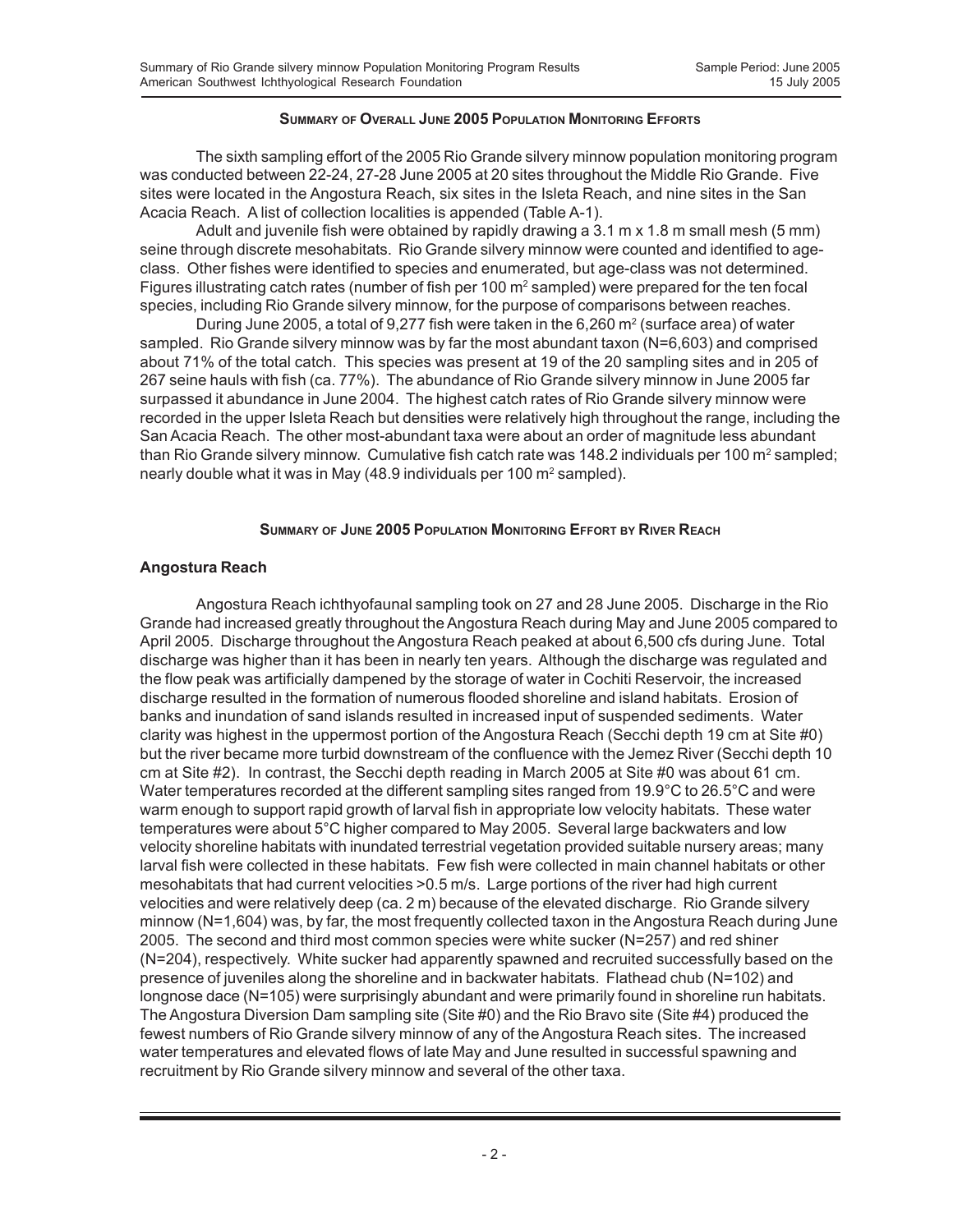#### **Isleta Reach**

Discharge in the Rio Grande was substantially higher during June 2005 than it had been in many years. The suddenly large volume of water covered many of the vegetated islands that were slowly becoming established since 2002. Most islands were completely inundated while numerous backwaters formed along the shoreline in other areas. There were areas where the river had overbanked, but most of this "floodplain" was isolated from the main river. Water temperatures in the Isleta Reach generally ranged from 22.5-25.7°C from morning (0900 h) to afternoon (1300 h); this was about a 3°C increase compared with May 2005. Water clarity was low (Secchi depth 5-10 cm) at most sampling sites because of increased discharge and erosion of accumulated material in the formerly dry portions of the river channel. The Isleta Reach had the highest catch rate (244.3 fish/100 m²) of any of the sampling reaches in the Middle Rio Grande; the June catch rate value was more than an order of magnitude higher than the May 2005 value (14.9 fish/100 m<sup>2</sup>). Overall ichthyofaunal catch rates in the Angostura Reach (158.4 fish/100 m²) were lower compared to the Isleta Reach and had increased only slightly in the last month. This was caused primarily by the addition of Rio Grande silvery minnow balanced with the loss of white sucker. The most commonly collected taxa in the Isleta Reach were Rio Grande silvery minnow (N=3,724), fathead minnow (N=375), and red shiner (N=166).

#### **San Acacia Reach**

Population monitoring was conducted in the San Acacia Reach (9 sites) of the Middle Rio Grande from 22-24 June 2005. Water levels had increased markedly since the beginning of the month but didn't peak until the middle of June; there was a separate peak in May that was of similar magnitude. The elevated flow combined with moderate ambient temperatures resulted in relatively warm water temperatures in the San Acacia Reach (range=21.0-25.7°C) compared to April 2005; temperatures were nearly 10°C warmer in June. Many of the formerly dry side channels throughout the reach had been re-wetted and were flowing. Flooded bosque habitats that resulted from the elevated discharge created ideal nursery habitats for larval fishes. Many of these habitats were flowing through the bosque and then cascading back into the river at points farther downstream. While the habitat was dominated by main channel runs, flooded bosque areas were extensive in some areas (mostly downstream of San Marcial Railroad Bridge). The turbidity levels in the San Acacia Reach were elevated and most sampling sites had a Secchi depth reading of < or =5 cm. The most commonly collected taxon during June 2005 in the San Acacia Reach was Rio Grande silvery minnow (N=1,275). Rio Grande silvery minnow was present at all but one of the sampling sitesand the age-class structure was dominated by young-of-year individuals. The larval and juvenile Rio Grande silvery minnow collected were in excellent condition and were likely to grow quickly in flooded bosque habitats. The San Acacia Reach fish catch rate (79.8 fish/ 100 m2 ) was lower than the catch rates in either the Angostura or Isleta reaches.

#### **Conclusion**

Rio Grande silvery minnow (N=6,603) was the most numerically dominant taxon collected during June 2005. The combination of high and prolonged spring flows apparently resulted in favorable conditions for the spawning and recruitment of Rio Grande silvery minnow. The high number of young-ofyear silvery minnow in the San Acacia Reach (N=1,275) indicates that environmental conditions in that reach result in very high recruitment success despite the yearly loss of fish caused by channel drying and prolonged low flows. The abundance of Rio Grande silvery minnow during the early part of 2005, including June, indicates that the status of this species has improved markedly compared to spring of 2004. The duration and magnitude of the spring runoff for 2005 appears to be similar to 1993-1995 and 1997. While favorable spring flows of 2005 apparently resulted in the highest densities of Rio Grande silvery minnow observed in the past decade, the success of this year's cohort will be largely dependent on the amount of water that is allowed to remain in the channel in all three river reaches during the summer of 2005. Decreasing flows compounded by large water diversions could result in large losses of this year's reproductive effort if not offset by resource management intervention.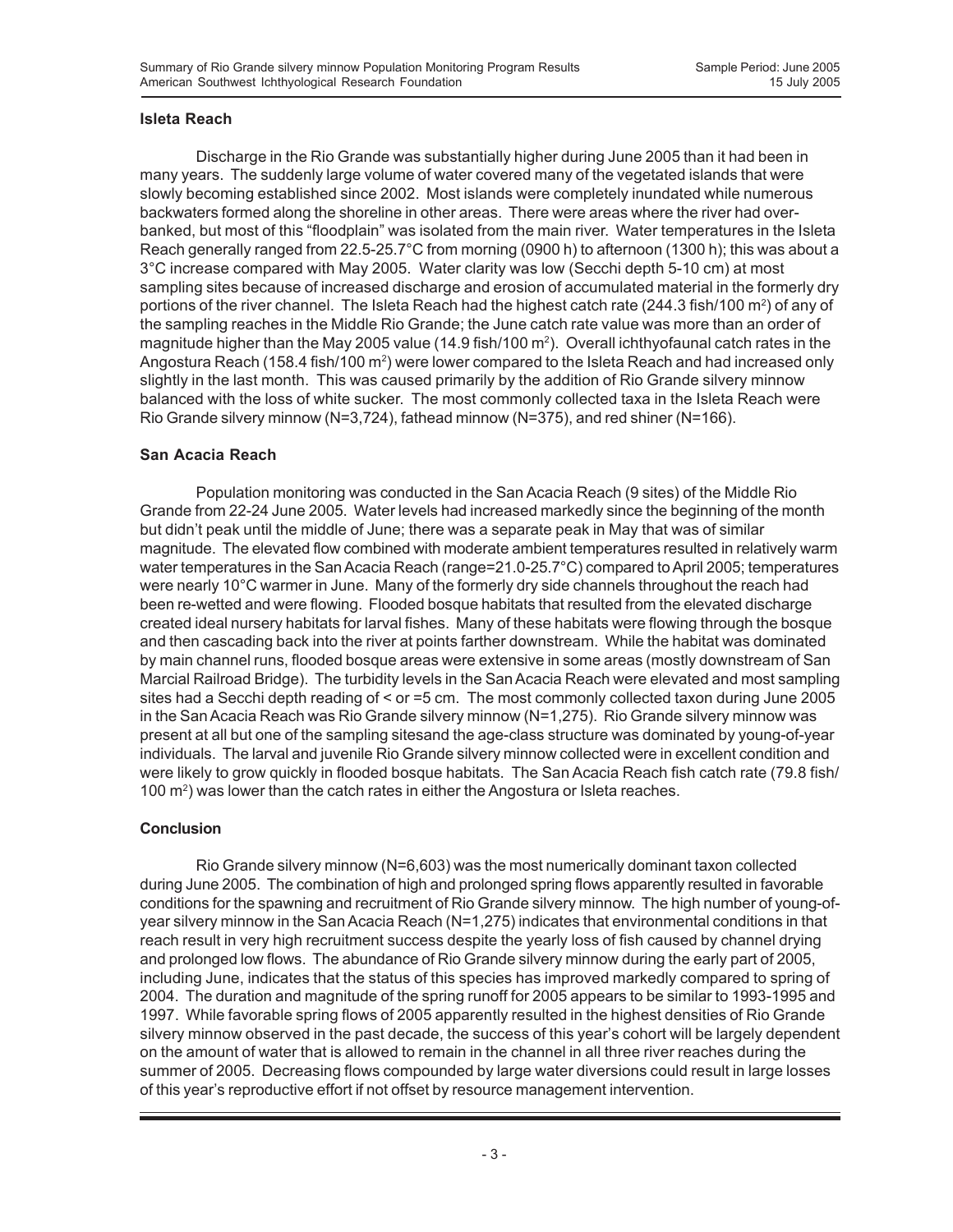

Figure 1. Map of the study area and sampling localities (numbered) for the 2005 Rio Grande silvery minnow population monitoring program. Sampling locality information that correspond with the numbered localities are provided in Appendix A (Table A-1).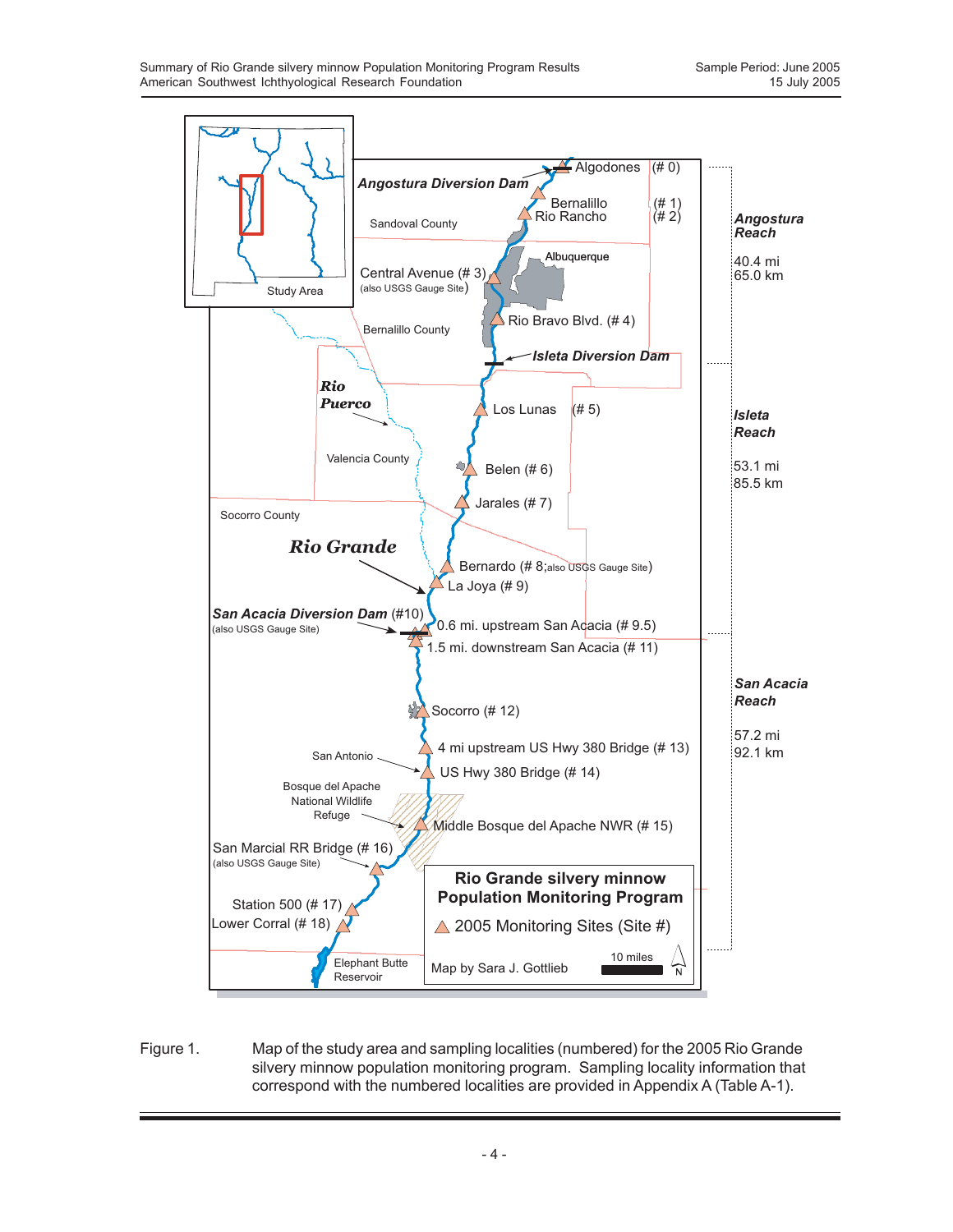

Figure 2. Discharge in the Rio Grande from January 2004 through June 2005 as recorded at seven U. S. Geological Survey (USGS) gauge stations. The Otowi Bridge gauge site is outside of the study area (ca. 25.5 river miles upstream of Cochiti Dam) and provided for reference. Discharge data are provisional and subject to change. \*Note: Bernardo discharge data (USGS 08332010) became temporarily unavailable on 13 January 2005 and data collection is now discontinued at that gauge.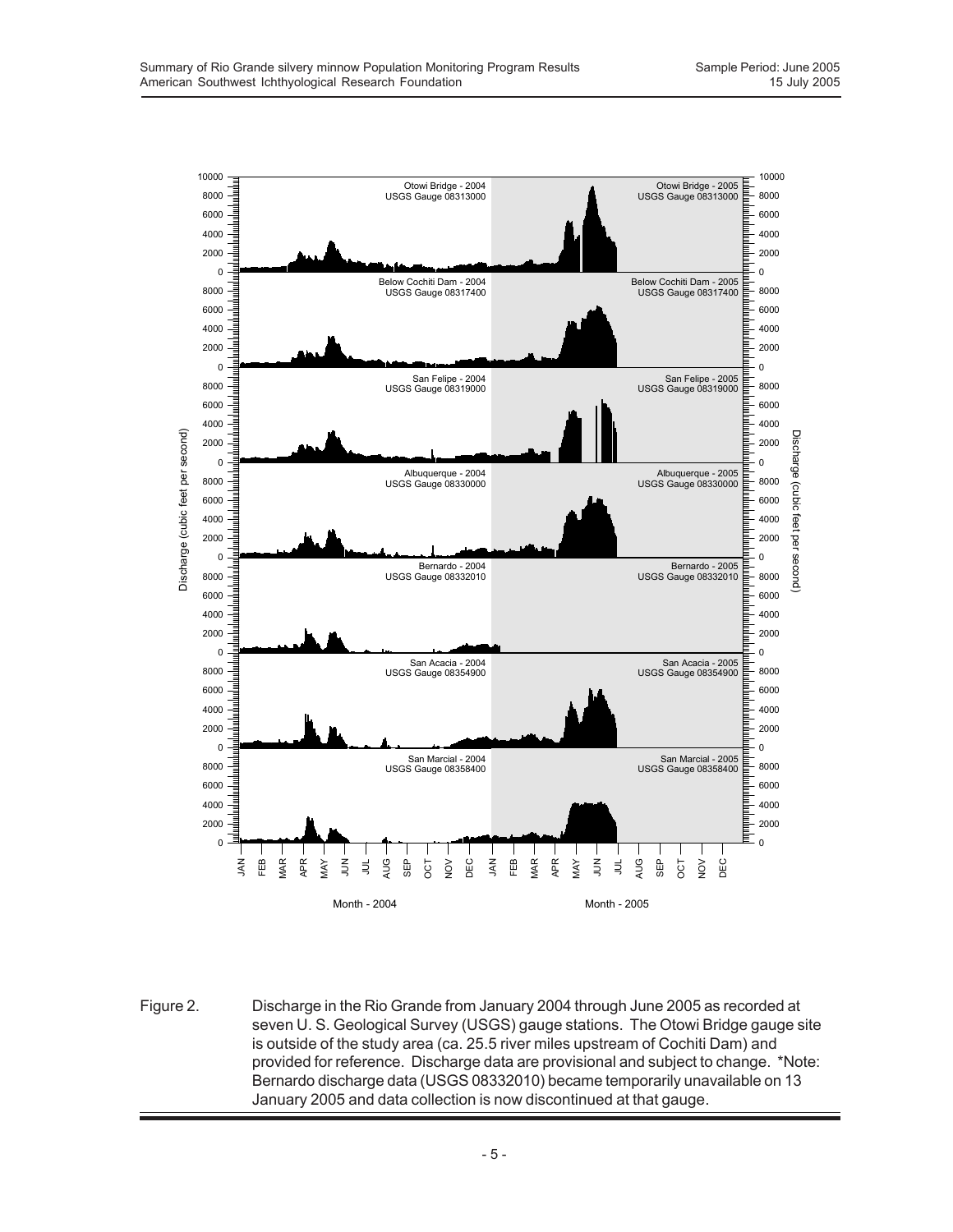#### Table 1. Scientific and common names and species codes of fish collected in the Middle Rio Grande during the 1999-2004 Rio Grande silvery minnow population monitoring program.

| <b>Scientific Name</b>     | <b>Common Name</b>          | Code  |
|----------------------------|-----------------------------|-------|
| <b>Order Clupeiformes</b>  |                             |       |
| Family Clupeidae           | herrings                    |       |
|                            |                             | (GZS) |
| <b>Order Cypriniformes</b> |                             |       |
| <b>Family Cyprinidae</b>   | carps and minnows           |       |
|                            |                             | (RDS) |
|                            |                             | (CCA) |
|                            |                             | (RGC) |
|                            |                             |       |
|                            | silvery minnow <sup>1</sup> | (RGM) |
|                            |                             | (FHM) |
|                            |                             | (BHM) |
|                            |                             | (FHC) |
|                            |                             | (LND) |
| <b>Family Catostomidae</b> | suckers                     |       |
|                            |                             | (RCS) |
|                            |                             | (WHS) |
|                            |                             | (SMB) |
| <b>Order Siluriformes</b>  |                             |       |
| Family Ictaluridae         | North American catfishes    |       |
|                            |                             | (BBH) |
|                            |                             | (YBH) |
|                            |                             | (CCT) |
|                            |                             | (FCT) |
| <b>Order Salmoniformes</b> |                             |       |
| <b>Family Salmonidae</b>   | trouts and salmons          |       |
|                            |                             | (BNT) |
| Order Cyprinodontiformes   |                             |       |
| <b>Family Poeciliidae</b>  | livebearers                 |       |
|                            |                             | (MOS) |

<sup>1</sup> focal taxa represent the most abundant species present in recent Middle Rio Grande collections and species illustrated in monthly plots of data.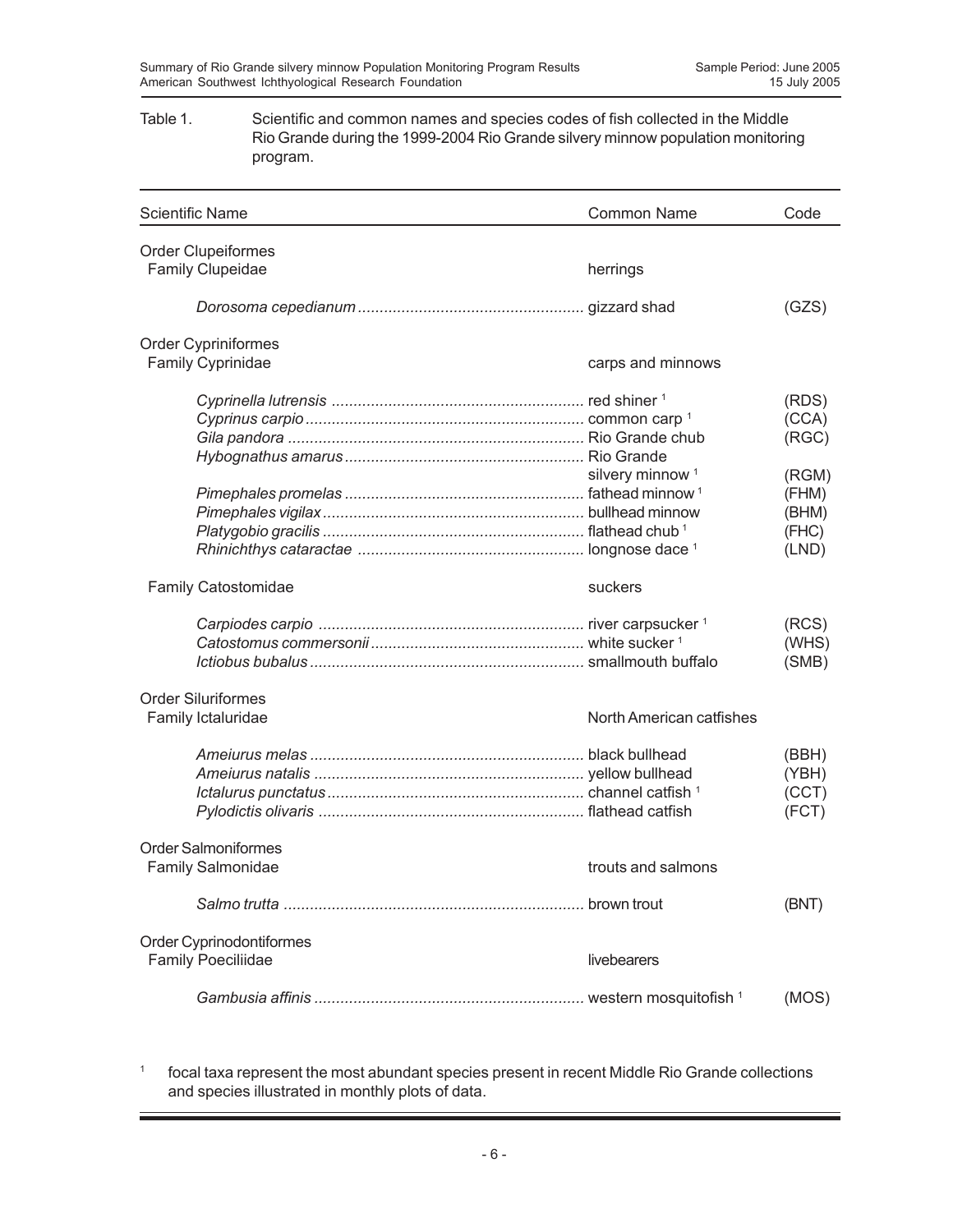#### Table 1. Scientific and common names and species codes of fish collected in the Middle Rio Grande during the 1999-2004 Rio Grande silvery minnow population monitoring program (continued).

| <b>Scientific Name</b>                                   | <b>Common Name</b> | Code                                      |
|----------------------------------------------------------|--------------------|-------------------------------------------|
| <b>Order Perciformes</b><br><b>Family Percichthyidae</b> | temperate basses   |                                           |
|                                                          |                    | (WHB)                                     |
| <b>Order Perciformes</b><br><b>Family Centrarchidae</b>  | sunfishes          |                                           |
|                                                          |                    | (GNS)<br>(BGL)<br>(LMB)<br>(WCR)<br>(BCR) |
| Family Percidae                                          | perches            |                                           |
|                                                          |                    | (YWP)<br>(WLE)                            |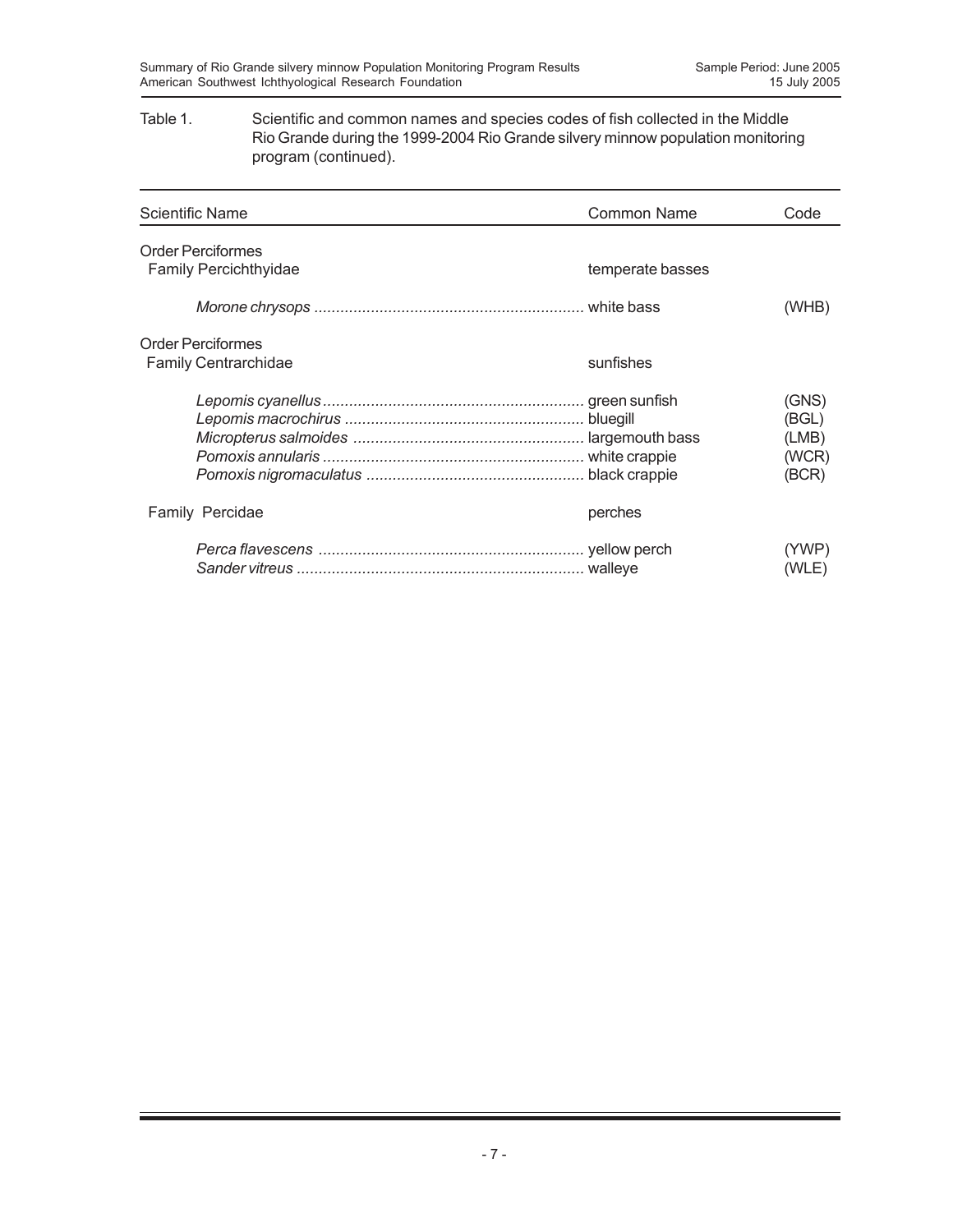#### Table 2. Summary of the June 2005 Rio Grande silvery minnow population monitoring program results (species list is based on fish collected from 1999-2004).

|                                              | <b>RESIDENCE</b>         | <b>TOTAL NUMBER</b>     | PERCENT (%)   | FREQUENCY OF             | % FREQUENCY             |
|----------------------------------------------|--------------------------|-------------------------|---------------|--------------------------|-------------------------|
| <b>SPECIES</b>                               | STATUS <sup>1</sup>      | OF SPECIMENS            | OF TOTAL      | OCCURRENCE <sup>2</sup>  | OCCURRENCE <sup>2</sup> |
|                                              |                          |                         |               |                          |                         |
| <b>HERRINGS</b><br>gizzard shad              | ı                        | 3                       | 0.03          | $\overline{2}$           | 10                      |
|                                              |                          |                         |               |                          |                         |
| <b>CARPS AND MINNOWS</b>                     |                          |                         |               |                          |                         |
| red shiner                                   | N                        | 830                     | 8.95          | 18                       | 90                      |
| common carp                                  | $\overline{\phantom{a}}$ | 167                     | 1.80          | 15                       | 75                      |
| Rio Grande chub<br>Rio Grande silvery minnow | N<br>Ν                   | 6,603                   | 0.00<br>71.18 | 19                       | 95                      |
| fathead minnow                               | N                        | 762                     | 8.21          | 19                       | 95                      |
| bullhead minnow                              | $\mathbf{I}$             |                         | 0.00          | $\overline{\phantom{0}}$ |                         |
| flathead chub                                | N                        | 217                     | 2.34          | 13                       | 65                      |
| longnose dace                                | ${\sf N}$                | 107                     | 1.15          | 5                        | 25                      |
| <b>SUCKERS</b>                               |                          |                         |               |                          |                         |
| river carpsucker                             | N                        | 15                      | 0.16          | 4                        | 20                      |
| white sucker                                 | ı                        | 262                     | 2.82          | 9                        | 45                      |
| smallmouth buffalo                           | ${\sf N}$                | 51                      | 0.55          | 5                        | 25                      |
| <b>BULLHEAD CATFISHES</b>                    |                          |                         |               |                          |                         |
| black bullhead                               | ı                        |                         | 0.00          |                          |                         |
| yellow bullhead<br>channel catfish           | ı                        | 16                      | 0.00<br>0.17  | 6                        | 30                      |
| flathead catfish                             |                          |                         | 0.00          |                          |                         |
|                                              |                          |                         |               |                          |                         |
| <b>TROUTS</b>                                |                          |                         |               |                          |                         |
| brown trout                                  | I                        |                         | 0.00          |                          |                         |
| <b>LIVEBEARERS</b>                           |                          |                         |               |                          |                         |
| western mosquitofish                         | I                        | 235                     | 2.53          | 17                       | 85                      |
| <b>TEMPERATE BASSES</b>                      |                          |                         |               |                          |                         |
| white bass                                   | ı                        |                         | 0.00          |                          |                         |
| <b>SUNFISHES</b>                             |                          |                         |               |                          |                         |
| green sunfish                                | ı                        |                         | 0.00          |                          |                         |
| bluegill                                     | N                        |                         | 0.00          |                          |                         |
| largemouth bass                              |                          | $\overline{\mathbf{c}}$ | 0.02          | $\overline{c}$           | 10                      |
| white crappie<br>black crappie               | ı<br>ı                   | 4                       | 0.04<br>0.00  | $\overline{c}$           | $10\,$                  |
|                                              |                          |                         |               |                          |                         |
| <b>PERCHES</b>                               |                          |                         |               |                          |                         |
| yellow perch                                 | ı                        | 3                       | 0.03          | 1                        | 5                       |
| walleye                                      | $\overline{1}$           |                         | 0.00          |                          |                         |
| <b>TOTAL</b>                                 |                          | 9,277                   |               |                          |                         |

 $1$  N = native; I = introduced

2 Frequency and % frequency of occurrence are based on n=20 sample sites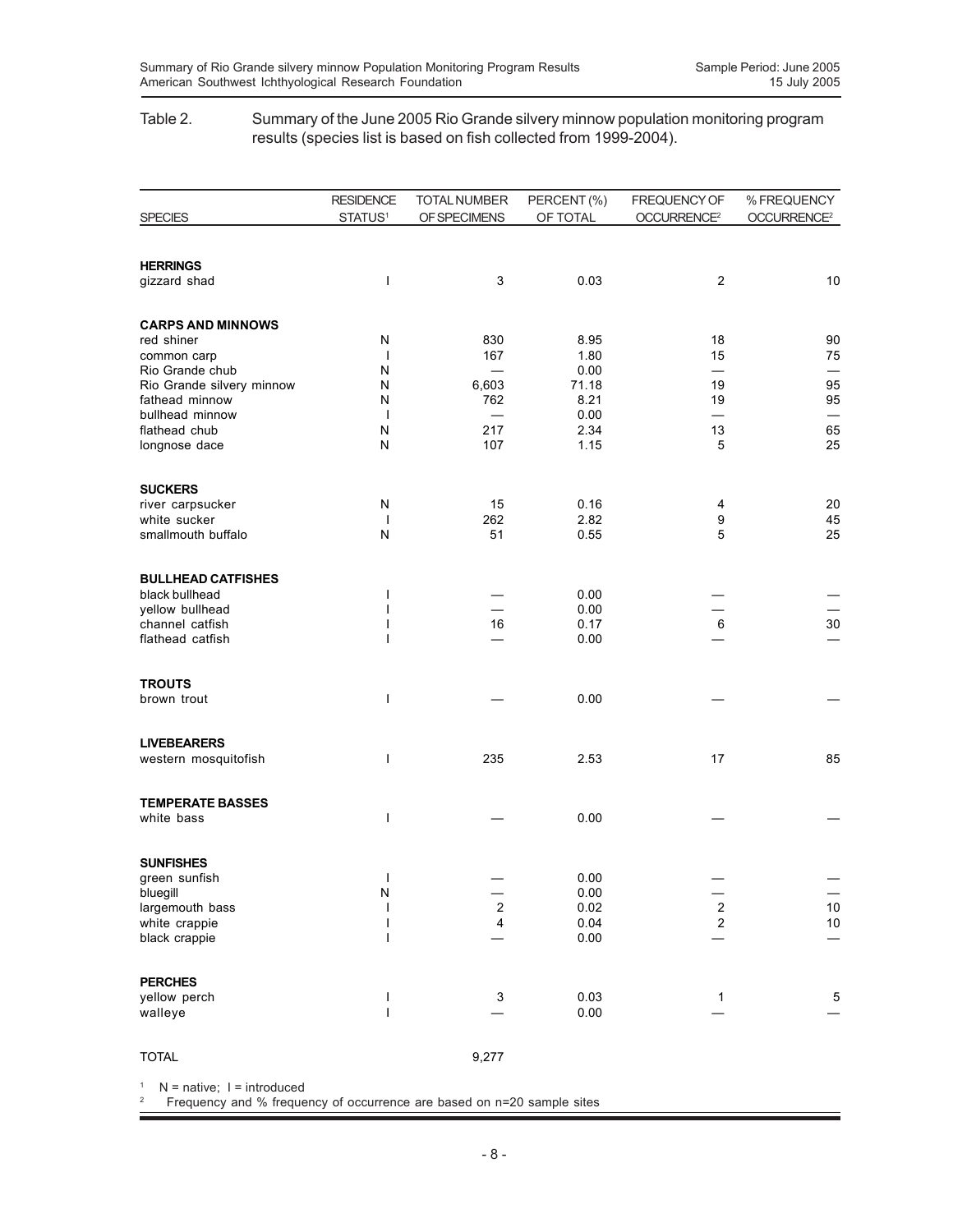| program results (species list based on fish collected from 1999-2004).                             |                                   |                                         |                              |                                                            |                 |                                  |             |             |                        |             |             |             |                                      |
|----------------------------------------------------------------------------------------------------|-----------------------------------|-----------------------------------------|------------------------------|------------------------------------------------------------|-----------------|----------------------------------|-------------|-------------|------------------------|-------------|-------------|-------------|--------------------------------------|
| <b>SPECIES</b>                                                                                     | J<br>Α<br>N                       | F<br>E<br>$\sf B$                       | M<br>Α<br>R                  | Α<br>P<br>$\mathsf{R}$                                     | M<br>Α<br>Y     | J<br>U<br>N                      | J<br>U<br>L | Α<br>U<br>G | S<br>E<br>$\mathsf{P}$ | O<br>С<br>T | N<br>O<br>V | D<br>E<br>C | Τ<br>O<br>$\top$<br>Α<br>$\mathsf L$ |
| <b>HERRINGS</b><br>gizzard shad                                                                    |                                   |                                         |                              |                                                            | 1               | 3                                |             |             |                        |             |             |             | 4                                    |
| <b>CARPS AND MINNOWS</b><br>red shiner<br>common carp                                              | 2,760<br>3                        | 3                                       | 3                            | 935 2,243 1,344<br>6                                       | 718<br>80       | 830<br>167                       |             |             |                        |             |             |             | 8,830<br>262                         |
| Rio Grande chub<br>Rio Grande silvery minnow<br>fathead minnow<br>bullhead minnow<br>flathead chub | 248<br>356<br>112<br>$\mathbf{1}$ | 330<br>144<br>$\mathbf{1}$<br>187<br>14 | 133<br>171<br>4<br>181<br>20 | 46<br>53<br>$\overbrace{\phantom{123221111}}$<br>181<br>83 | 67<br>136<br>54 | 234 6,603<br>762<br>217<br>107   |             |             |                        |             |             |             | 7,594<br>1,553<br>5<br>1,014<br>279  |
| longnose dace<br><b>SUCKERS</b><br>river carpsucker<br>white sucker                                | 19<br>16                          | 20<br>59                                | 41<br>43                     | 4                                                          | 148<br>30 1,311 | 15<br>262                        |             |             |                        |             |             |             | 247<br>1,721                         |
| smallmouth buffalo<br><b>BULLHEAD CATFISHES</b>                                                    |                                   |                                         |                              |                                                            |                 | 51                               |             |             |                        |             |             |             | 51                                   |
| black bullhead<br>yellow bullhead<br>channel catfish<br>flathead catfish                           | $\,6\,$                           | $\overline{2}$<br>49                    | 35                           | $\mathbf{1}$<br>70                                         | 8               | 16                               |             |             |                        |             |             |             | 3<br>184                             |
| <b>TROUTS</b><br>brown trout                                                                       |                                   |                                         |                              |                                                            |                 |                                  |             |             |                        |             |             |             |                                      |
| <b>LIVEBEARERS</b><br>western mosquitofish                                                         | 64                                | 146                                     | 60                           | 62                                                         | 109             | 235                              |             |             |                        |             |             |             | 676                                  |
| <b>TEMPERATE BASSES</b><br>white bass                                                              |                                   |                                         |                              |                                                            |                 |                                  |             |             |                        |             |             |             |                                      |
| <b>SUNFISHES</b><br>green sunfish<br>bluegill<br>largemouth bass<br>white crappie<br>black crappie | $\mathbf{1}$                      | $\overline{1}$                          | $1 -$                        |                                                            |                 | $\overline{c}$<br>$\overline{4}$ |             |             |                        |             |             |             | $\frac{4}{5}$                        |
| <b>PERCHES</b><br>yellow perch<br>walleye                                                          |                                   |                                         |                              |                                                            | $\mathbf{1}$    | 3                                |             |             |                        |             |             |             | 3<br>1                               |
| <b>TOTAL</b>                                                                                       |                                   |                                         |                              | 3,586 1,891 2,935 1,880 2,867 9,277                        |                 |                                  |             |             |                        |             |             |             | 22,436                               |

# Table 3. Summary of the monthly 2005 Rio Grande silvery minnow population monitoring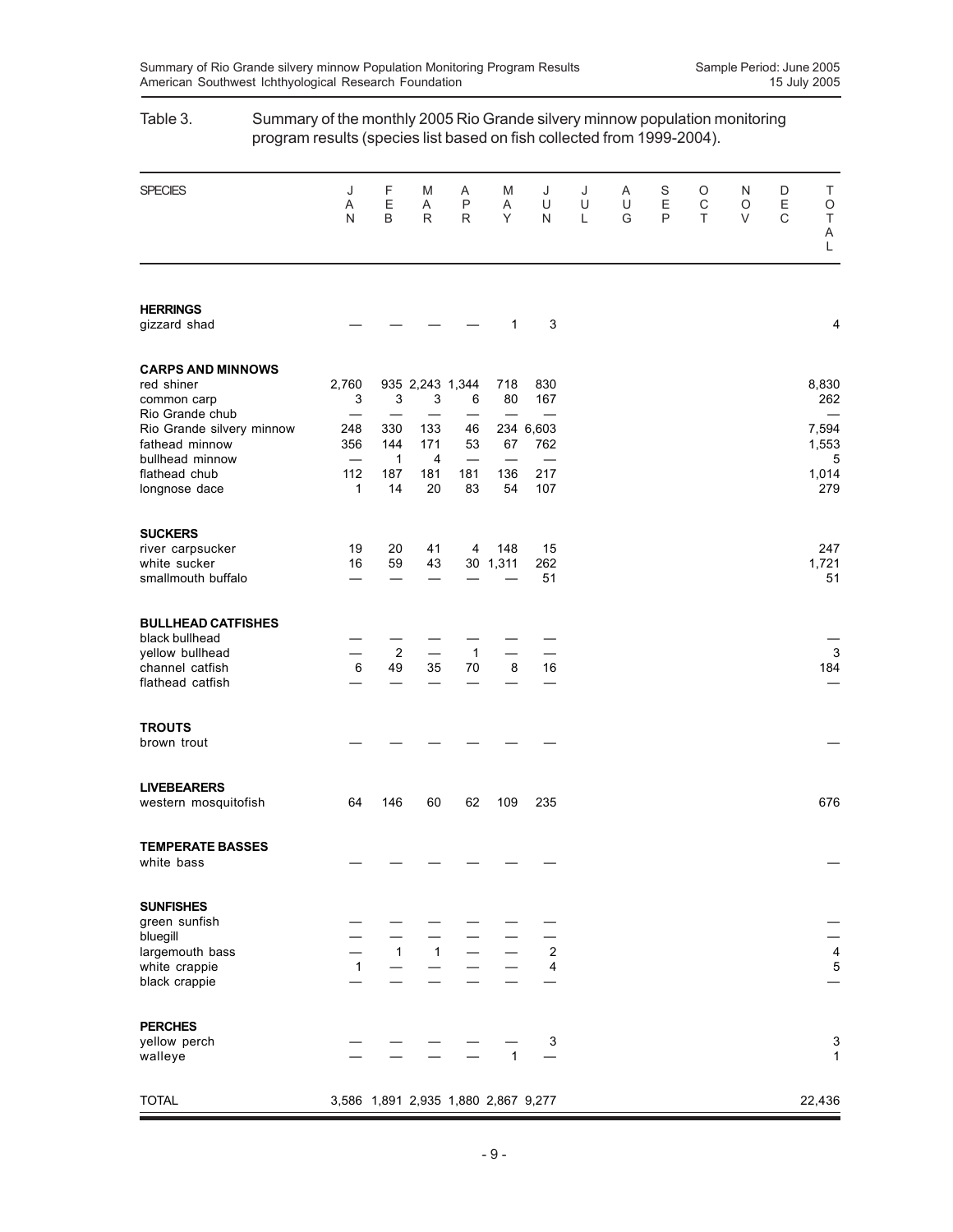| Table 4.                                                                                                                                                                                         | Summary of the monthly catch or Rio Grande silvery minnow, by site and reach,<br>during the 2005 Rio Grande silvery minnow population monitoring program. Numerals<br>in pararenthesis are the number of silvery minnow in a site collection that were marked<br>(subset of the total). |                                                          |                                              |                                                     |                                                                   |                                                       |             |             |             |              |                  |                       |                                                        |
|--------------------------------------------------------------------------------------------------------------------------------------------------------------------------------------------------|-----------------------------------------------------------------------------------------------------------------------------------------------------------------------------------------------------------------------------------------------------------------------------------------|----------------------------------------------------------|----------------------------------------------|-----------------------------------------------------|-------------------------------------------------------------------|-------------------------------------------------------|-------------|-------------|-------------|--------------|------------------|-----------------------|--------------------------------------------------------|
| <b>REACH</b><br><b>Site Number</b><br><b>Site Name</b>                                                                                                                                           | J<br>Α<br>N                                                                                                                                                                                                                                                                             | F<br>Ε<br>B                                              | M<br>Α<br>R                                  | Α<br>P<br>R                                         | M<br>Α<br>Υ                                                       | J<br>U<br>N                                           | J<br>U<br>L | Α<br>U<br>G | S<br>Ε<br>P | O<br>С<br>T  | N<br>O<br>V      | D<br>$\mathsf E$<br>C | Т<br>O<br>Τ<br>Α<br>L                                  |
| <b>ANGOSTURA REACH</b>                                                                                                                                                                           |                                                                                                                                                                                                                                                                                         |                                                          |                                              |                                                     |                                                                   |                                                       |             |             |             |              |                  |                       |                                                        |
| 0 Angostura Dam<br>1 Bernalillo<br>2 Rio Rancho<br>3 Central Ave (Abq)<br>4 Rio Bravo (Abq)                                                                                                      | 20<br>4(1)                                                                                                                                                                                                                                                                              | 68<br>147(4) 137(8)<br>7 64(17)<br>19(7)                 | 36<br>25<br>12<br>15                         | 3<br>5(1)<br>7(1)<br>27<br>$\overline{\phantom{0}}$ | 6(1)<br>2                                                         | 1<br>146<br>3(2) 578(1)<br>554<br>325                 |             |             |             |              |                  |                       | 4<br>281<br>897<br>666<br>363                          |
| Angostura Reach Total                                                                                                                                                                            | 178                                                                                                                                                                                                                                                                                     | 288                                                      | 88                                           | 42                                                  | 11                                                                | 1,604                                                 |             |             |             |              |                  |                       | 2,211                                                  |
| <b>ISLETAREACH</b>                                                                                                                                                                               |                                                                                                                                                                                                                                                                                         |                                                          |                                              |                                                     |                                                                   |                                                       |             |             |             |              |                  |                       |                                                        |
| 5 Los Lunas<br>6 Belen<br>7 Jarales<br>8 US Hwy 60 Bernardo<br>9 South of Bernardo<br>10 North of San Acacia                                                                                     | 3<br>1<br>30<br>8<br>5<br>1                                                                                                                                                                                                                                                             | 11<br>4<br>$\mathbf{1}$<br>2<br>$\overline{\phantom{0}}$ | 2<br>3<br>$\mathbf{1}$<br>$\mathbf{1}$<br>÷. | 1                                                   | 5<br>3<br>35<br>$\overline{\phantom{0}}$                          | 798<br>1,268<br>1,059<br>390<br>207<br>$\overline{2}$ |             |             |             |              |                  |                       | 820<br>1,279<br>1,089<br>435<br>215<br>3               |
| Isleta Reach Total                                                                                                                                                                               | 48                                                                                                                                                                                                                                                                                      | 18                                                       | 7                                            | $\mathbf{1}$                                        | 43                                                                | 3,724                                                 |             |             |             |              |                  |                       | 3,841                                                  |
| <b>SAN ACACIA REACH</b>                                                                                                                                                                          |                                                                                                                                                                                                                                                                                         |                                                          |                                              |                                                     |                                                                   |                                                       |             |             |             |              |                  |                       |                                                        |
| 10 San Acacia Dam<br>11 S of San Acacia<br>12 Socorro<br>13 North of US Hwy 380<br>14 US Hwy 380<br>15 Bosque del Apache<br>16 San Marcial<br>17 South of San Marcial<br>18 South of San Marcial | 3<br>13<br>3<br>$\mathbf{1}$<br>2<br>—<br>$\overline{\phantom{0}}$                                                                                                                                                                                                                      | 15<br>6<br>$\overline{\phantom{0}}$<br>3                 | 16<br>14<br>1<br>—<br>$\mathbf{1}$<br>6      | 2<br>1<br>—<br>$\overline{\phantom{0}}$             | $\overline{2}$<br>177<br>$\mathbf{1}$<br>$\overline{\phantom{0}}$ | 304<br>73<br>544<br>129<br>54<br>104<br>10<br>57      |             |             |             |              |                  |                       | 325<br>116<br>548<br>6<br>130<br>58<br>282<br>11<br>66 |
| San Acacia Reach Total                                                                                                                                                                           | 22                                                                                                                                                                                                                                                                                      | 24                                                       | 38                                           | 3                                                   | 180                                                               | 1,275                                                 |             |             |             |              |                  |                       | 1,542                                                  |
| <b>MONTHLY TOTALS</b>                                                                                                                                                                            | 248                                                                                                                                                                                                                                                                                     | 330                                                      | 133                                          | 46                                                  |                                                                   | 234 6,603                                             |             |             |             |              |                  |                       | 7,594                                                  |
|                                                                                                                                                                                                  | J<br>Α<br>N                                                                                                                                                                                                                                                                             | F<br>Ε<br>B                                              | M<br>Α<br>R                                  | Α<br>P<br>R                                         | M<br>Α<br>Y                                                       | J<br>U<br>N                                           | J<br>U<br>L | Α<br>U<br>G | S<br>Ε<br>P | O<br>С<br>T. | N<br>O<br>$\vee$ | D<br>Ε<br>C           | Т<br>$\circ$<br>$\top$<br>Α<br>L                       |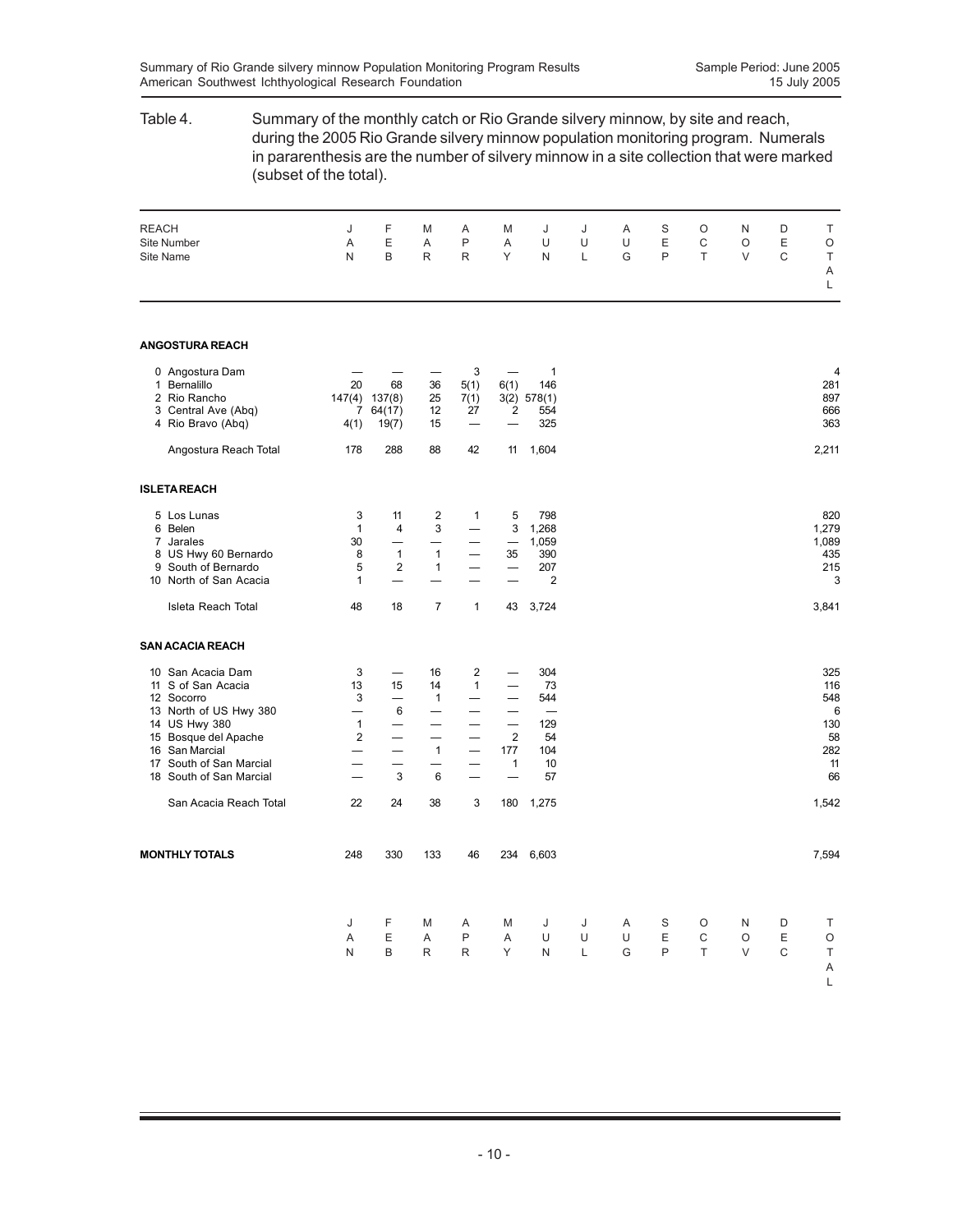

Figure 3. Catch rates, for the 10 focal species, by river reach during June 2005 at Rio Grande silvery minnow population monitoring program collection sites (see Table A-1 for fish species codes). An arrow indicates the Rio Grande silvery minnow (RGM) histogram bar.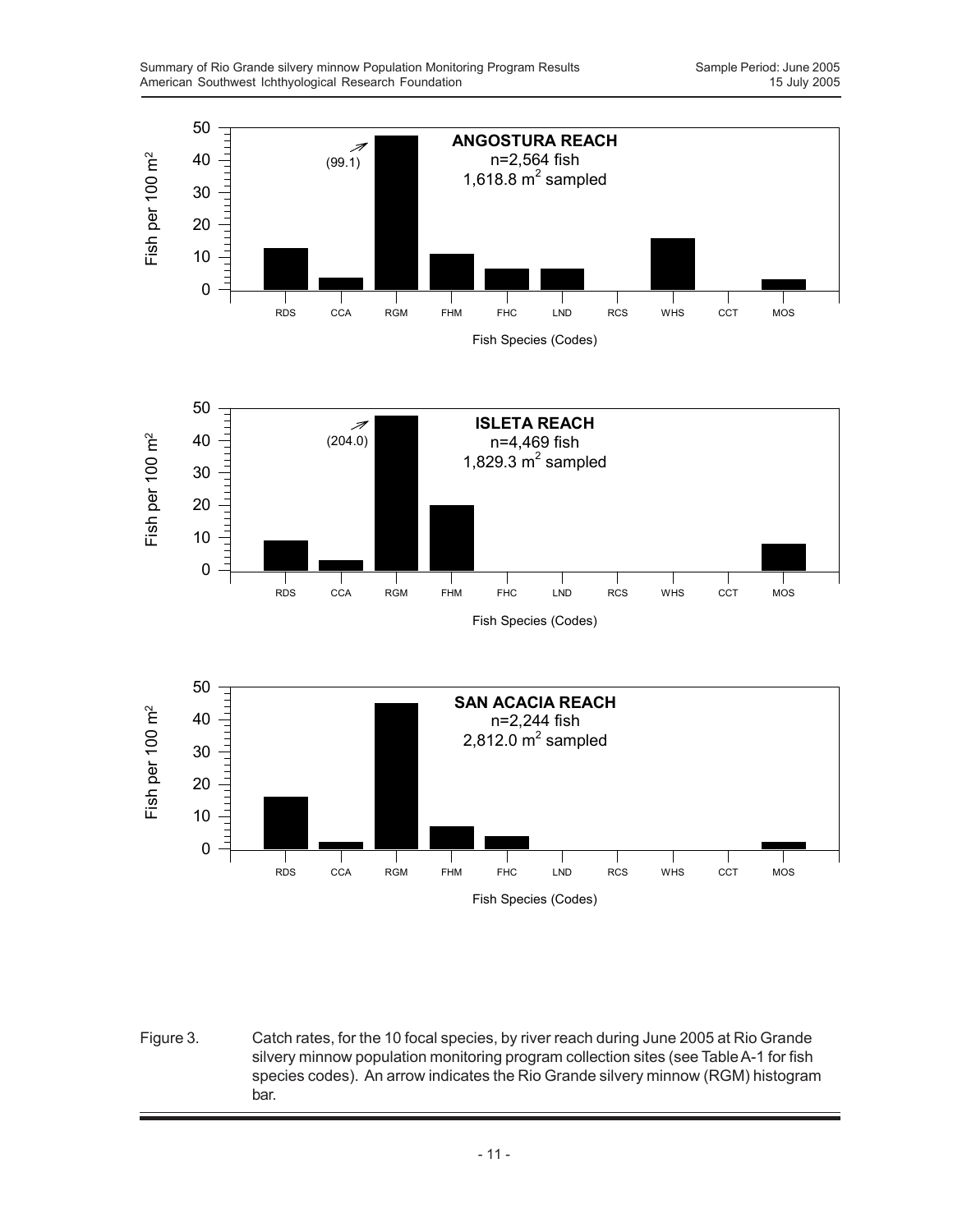

Figure 4. Catch rates for ten focal species (upper graph\*), including Rio Grande silvery minnow, (RGM; lower graph\*) during June 2005 at Rio Grande silvery minnow population monitoring program collection sites (see Table A-1 for fish species codes). \*Note the difference in scales.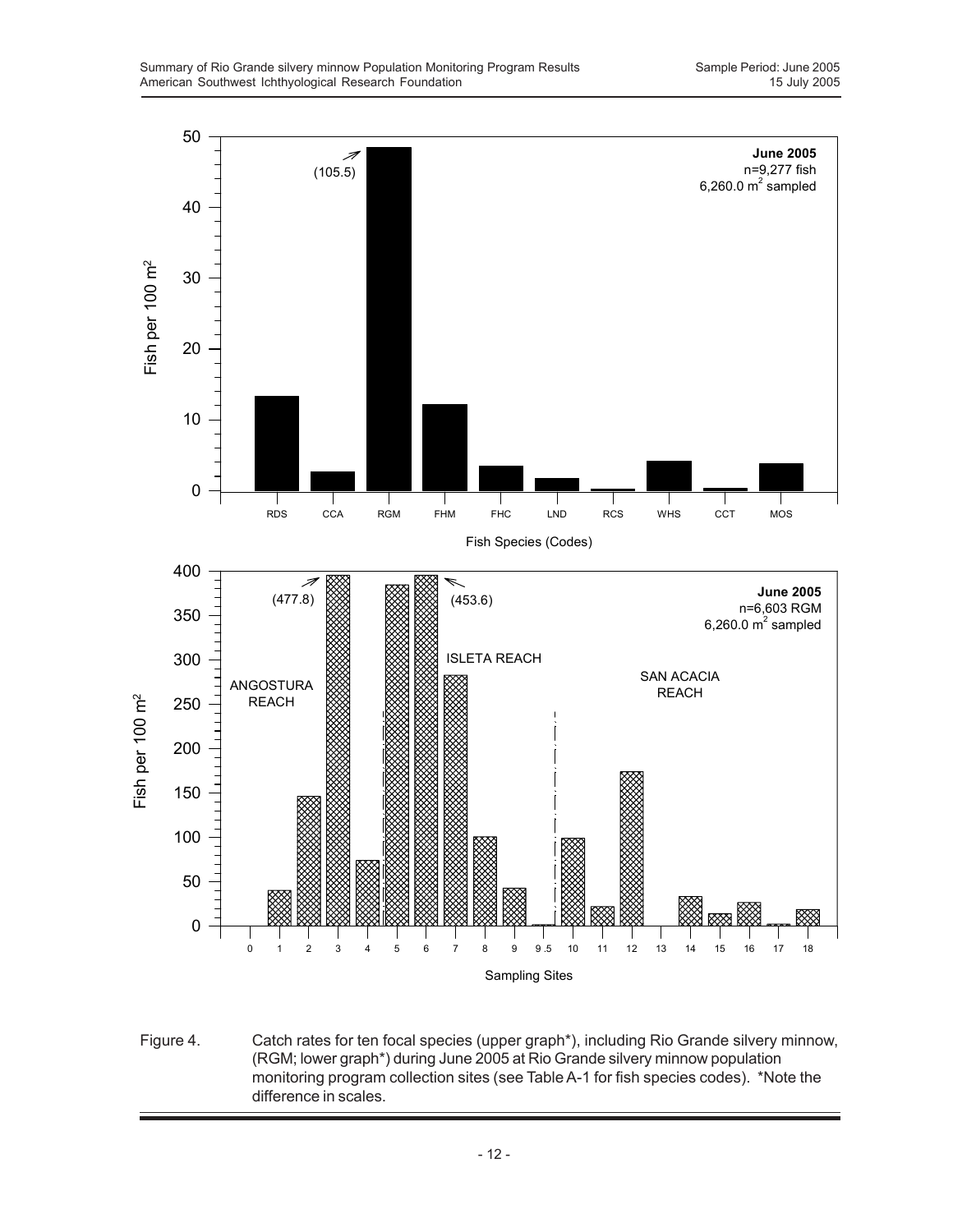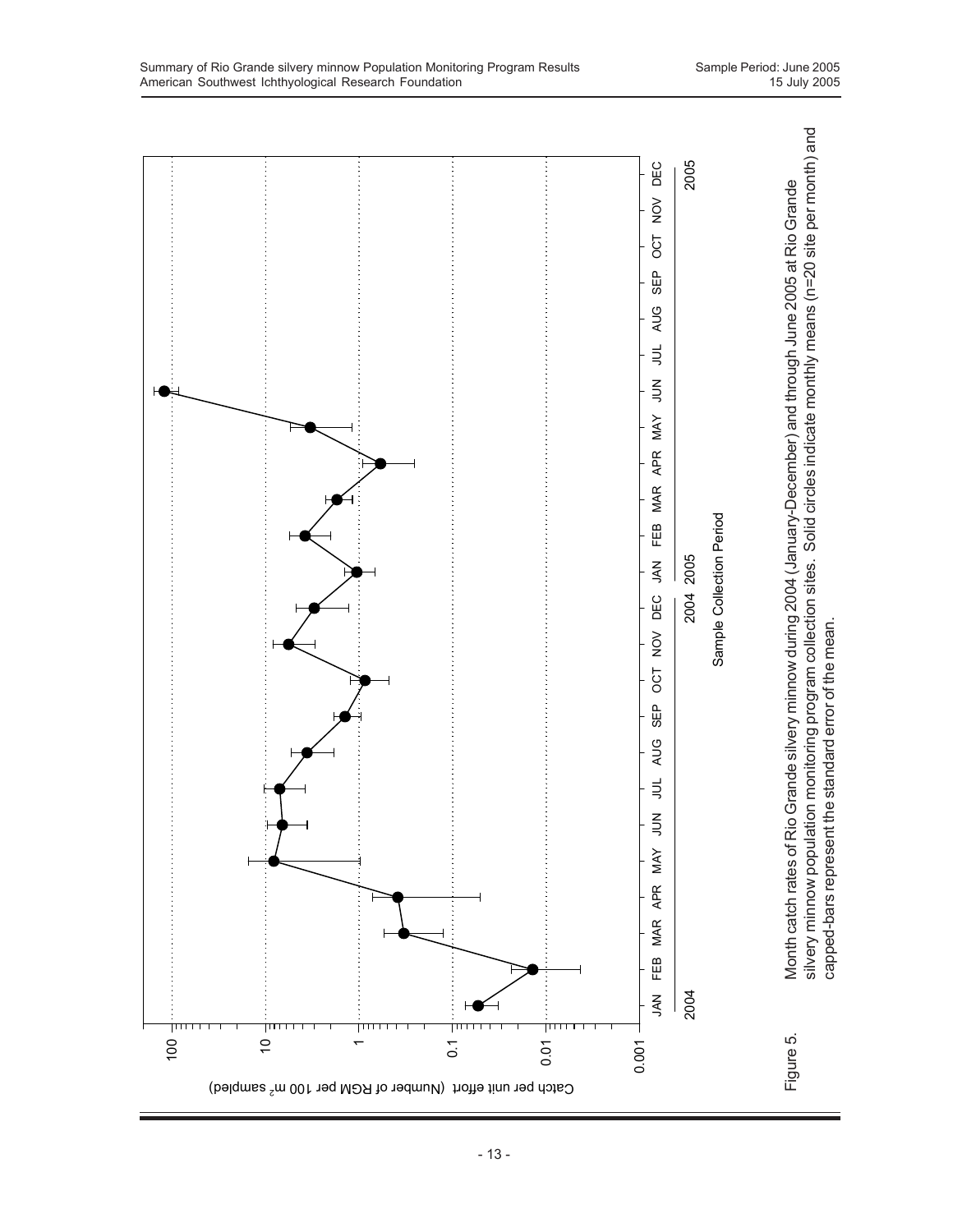## APPENDIX A.

Collection localities of the 2005 Rio Grande silvery minnow population monitoring program.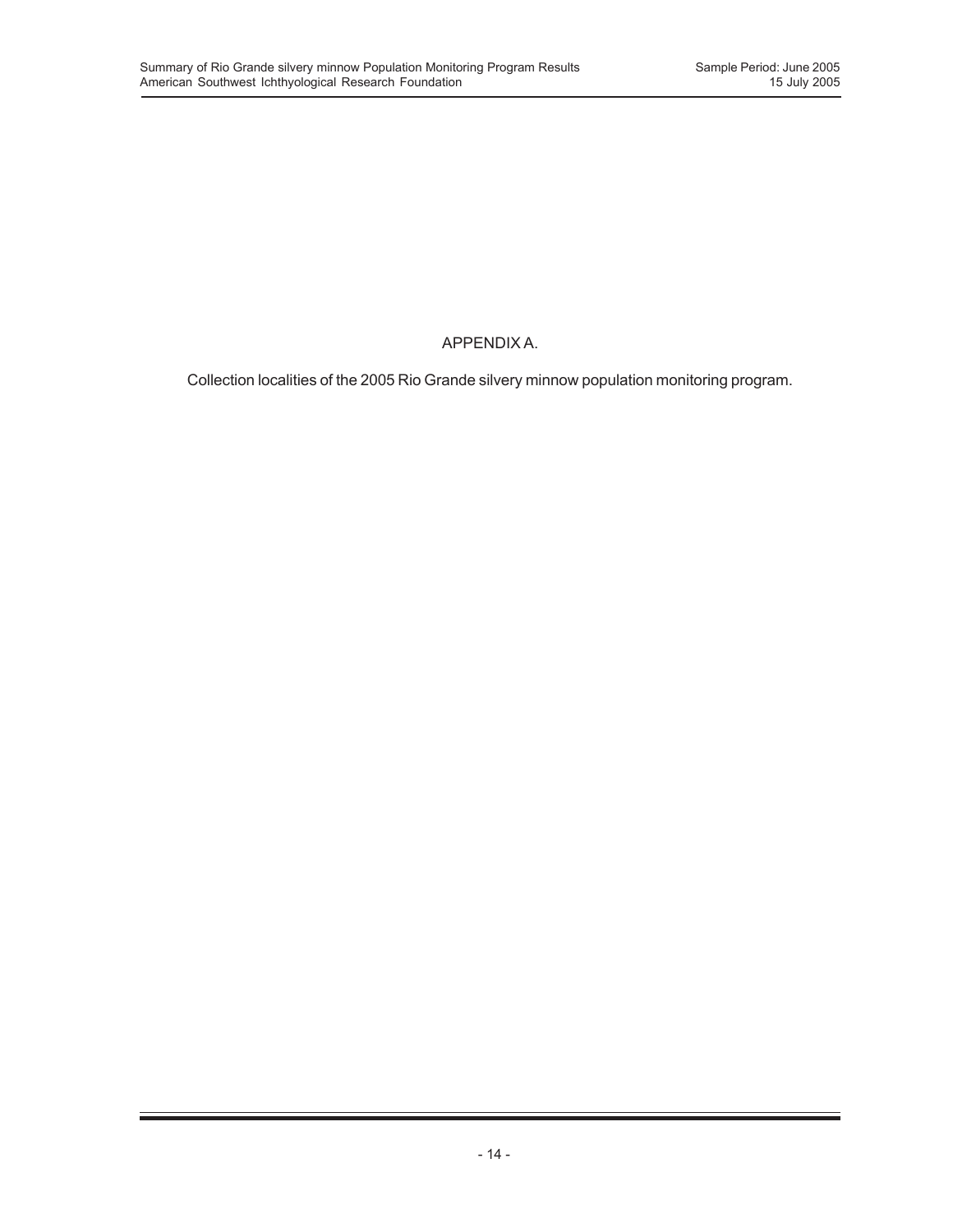#### Table A-1. Collection localities of the 2005 Rio Grande silvery minnow population monitoring program.

| Site # | <b>Site Locality</b> |
|--------|----------------------|
|        |                      |

#### **ANGOSTURA REACH SITES SITE #**

- 0 New Mexico, Sandoval County, Rio Grande, below Angostura Diversion Dam, Algodones. River Mile 209.7 SAN FELIPE PUEBLO QUADRANGLE 3916006 N 363811 E
- 1 New Mexico, Sandoval County, Rio Grande, at US Highway 550 bridge crossing, (formerly NM State Highway 44 bridge crossing), Bernalillo. River Mile 203.8 BERNALILLO QUADRANGLE 3909722 N 358543 E
- 2 New Mexico, Sandoval County, Rio Grande, ca. 4 miles downstream of US Highway 550 bridge crossing, at Rio Rancho Wastewater Treatment Plant, Rio Rancho. River Mile 200.0 BERNALILLO QUADRANGLE 3905355 N 354772 E
- 3 New Mexico, Bernalillo County, Rio Grande, at Central Avenue (US Highway 66) bridge crossing, Albuquerque. ALBUQUERQUE WEST QUADRANGLE 3884094 N 346840 E
- 4 New Mexico, Bernalillo County, Rio Grande, at Rio Bravo Boulevard bridge crossing, Albuquerque. River Mile 178.3 ALBUQUERQUE WEST QUADRANGLE 3877163 N 347554 E

#### **ISLETA REACH SITES SITE #**

- 5 New Mexico, Valencia County, Rio Grande, at Los Lunas (NM State Highway 49) bridge crossing, Los Lunas. River Mile 161.4 LOS LUNAS QUADRANGLE 3852531 N 342898 E
- 6 New Mexico, Valencia County, Rio Grande, ca. 1.0 miles upstream of NM State Highway 309/6 bridge crossing, Belen. River Mile 151.5 TOME QUADRANGLE 3837061 N 339972 E
- 7 New Mexico, Valencia County, Rio Grande, ca. 2.2 miles upstream of NM State Highway 346 bridge crossing (near Transwestern Natural Gas Pipeline crossing), Jarales. River Mile 143.2 VEGUITA QUADRANGLE 3827329 N 338136 E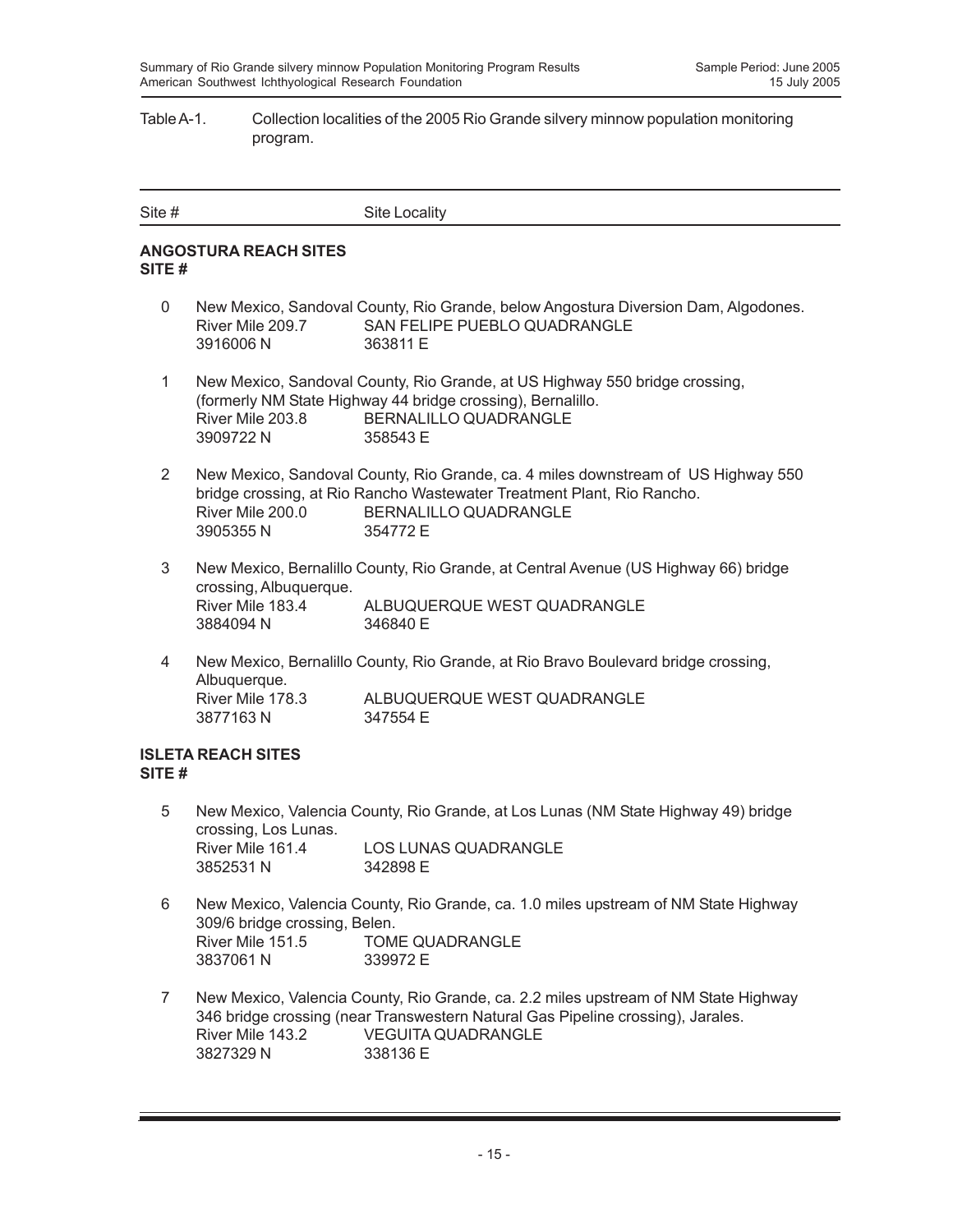#### Table A-1. Collection localities of the 2005 Rio Grande silvery minnow population monitoring program (continued).

| Site # | Site Locality |
|--------|---------------|
|        |               |

#### **ISLETA REACH SITES (continued) SITE #**

- 8 New Mexico, Socorro County, Rio Grande, at US Highway 60 bridge crossing, Bernardo. River Mile 130.6 ABEYTAS QUADRANGLE 3809726 N 334604 E
- 9 New Mexico, Socorro County, Rio Grande, ca. 3.5 miles downstream of US Highway 60 bridge crossing, La Joya. River Mile 127.0 ABEYTAS QUADRANGLE 3805229 N 331094 E
- 9.5 New Mexico, Socorro County, Rio Grande, ca. 0.6 miles upstream of San Acacia Diversion Dam, San Acacia. River Mile 116.8 LA JOYA QUADRANGLE 3792603 N 327902 E

#### **SAN ACACIA REACH SITES SITE #**

- 10 New Mexico, Socorro County, Rio Grande, directly below San Acacia Diversion Dam, San Acacia. River Mile 116.2 SAN ACACIA QUADRANGLE 3791977 N 326162 E
- 11 New Mexico, Socorro County, Rio Grande, ca. 1.5 miles downstream of San Acacia Diversion Dam, San Acacia. River Mile 114.6 LEMITAR QUADRANGLE 3790442 N 325263 E
- 12 New Mexico, Socorro County, Rio Grande, 0.5 miles upstream of the Low Flow Conveyance Channel bridge, east and upstream of Socorro Wastewater Treatment Plant, Socorro. River Mile 99.5 LOMA DE LAS CANAS QUADRANGLE 3771043 N 327097 E
- 13 New Mexico, Socorro County, Rio Grande, ca. 4.0 miles upstream of US Highway 380 bridge crossing, San Antonio. River Mile 91.7 SAN ANTONIO QUADRANGLE 3761283 N 328140 E
- 14 New Mexico, Socorro County, Rio Grande, at US Highway 380 bridge crossing, San Antonio.<br>River Mile 87.1 SAN ANTONIO QUADRANGLE 3754471 N 328914 F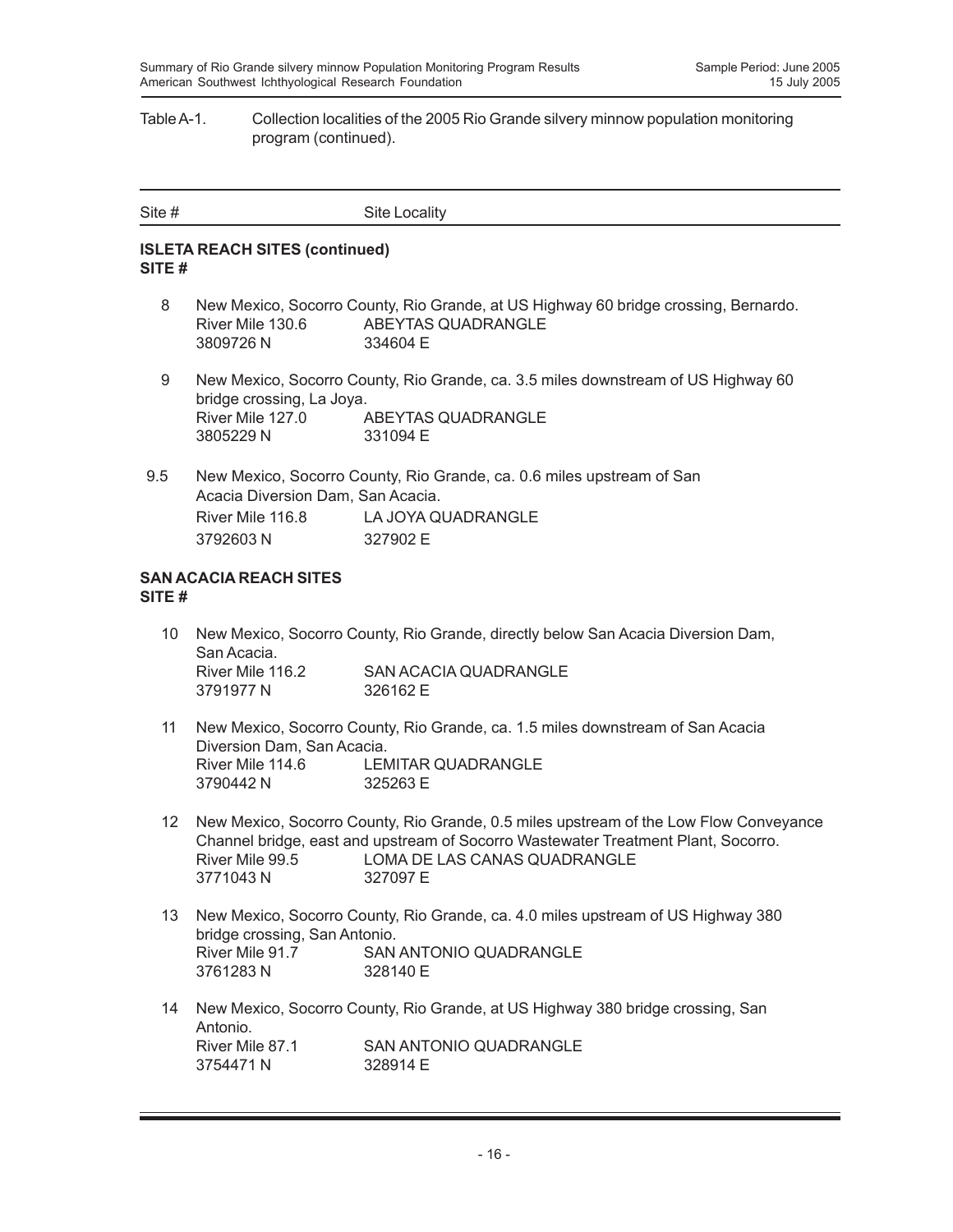#### Table A-1. Collection localities of the 2005 Rio Grande silvery minnow population monitoring program (continued).

| Site # | Site Locality |
|--------|---------------|

#### **SAN ACACIA REACH SITES (continued) SITE #**

- 15 New Mexico, Socorro County, Rio Grande, directly east of Bosque del Apache National Wildlife Refuge headquarters, San Antonio. River Mile 79.1 SAN ANTONIO, SE QUADRANGLE 3740839 N 327055 E
- 16 New Mexico, Socorro County, Rio Grande, at the San Marcial railroad crossing, San Marcial. River Mile 68.6 SAN MARCIAL QUADRANGLE<br>3728347 N 315284 E 3728347 N
- 17 New Mexico, Socorro County, Rio Grande, at its former confluence with the Low Flow Conveyance Channel and 16 miles downstream of the southern end of the Bosque del Apache National Wildlife Refuge, San Marcial. River Mile 60.5 PARAJE WELL QUADRANGLE 3718178 N 309487 E
- 18 New Mexico, Socorro County, Rio Grande, ca. 19 miles downstream of the southern end of the Bosque del Apache National Wildlife Refuge, San Marcial. River Mile 57.7 PARAJE WELL QUADRANGLE 3714740 N 307380 E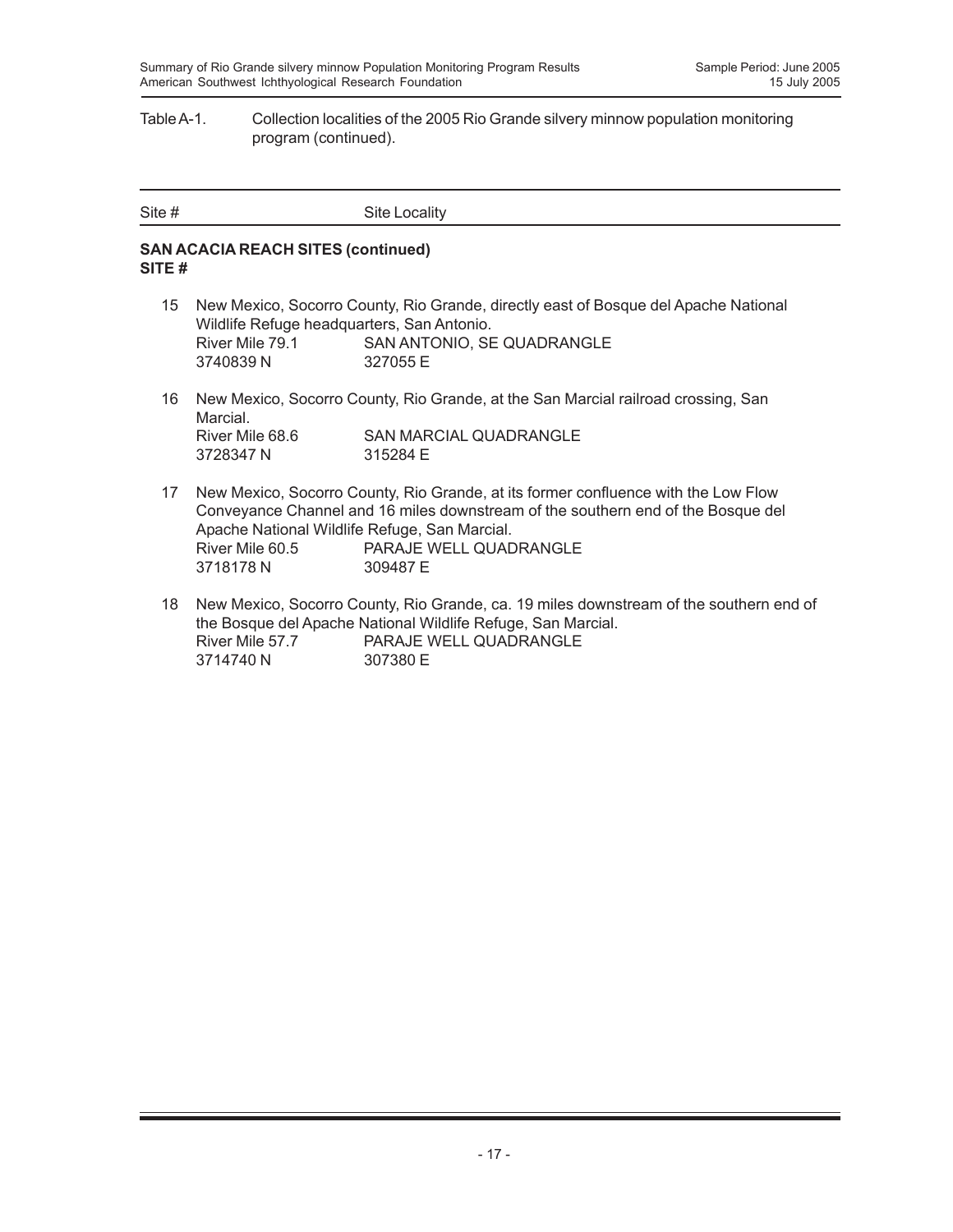## APPENDIX B.

Ichthyofaunal composition of the June 2005 Rio Grande silvery minnow population monitoring efforts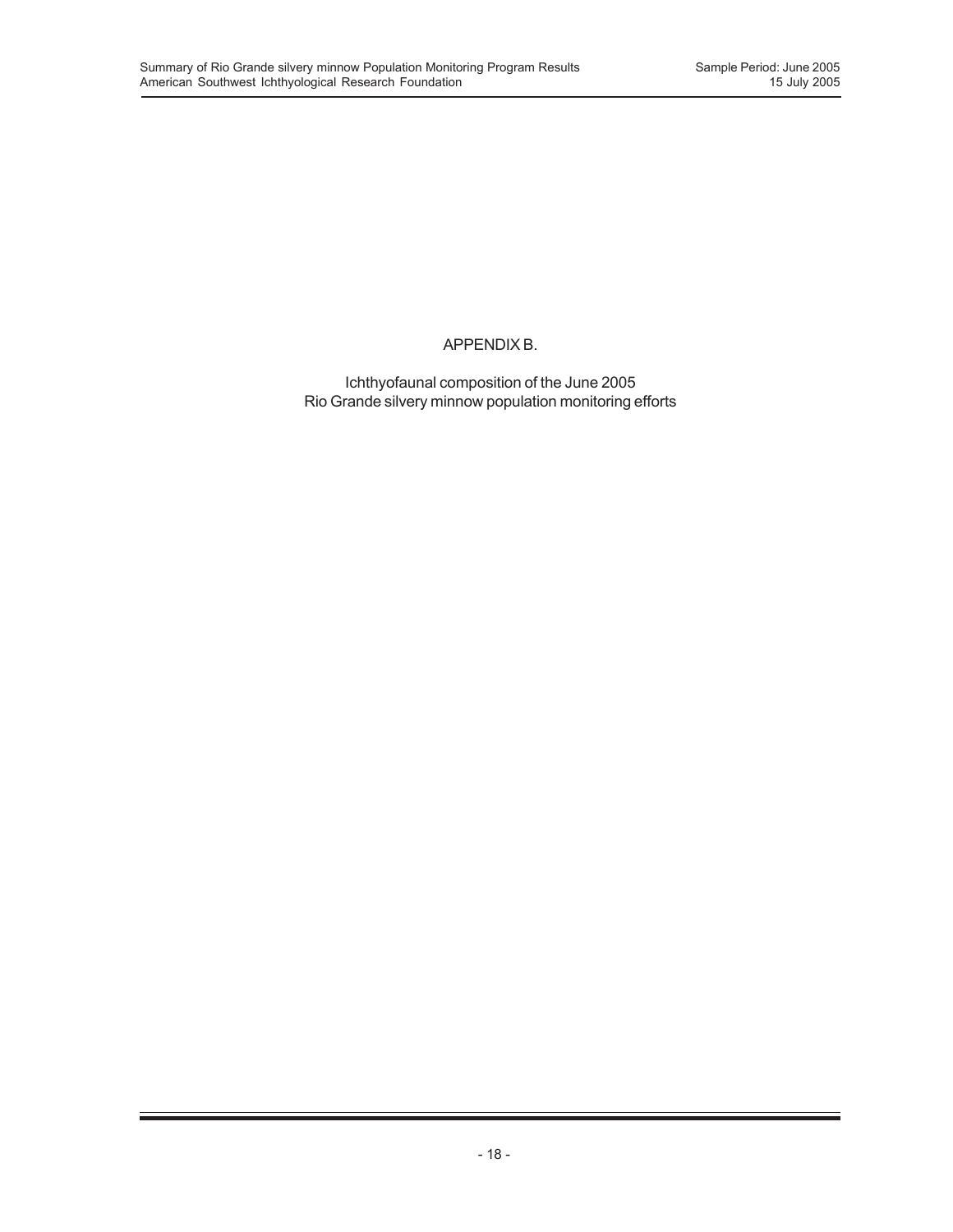|                                                                | New Mexico: Sandoval Co., Rio Grande Drainage      |                         |                    |
|----------------------------------------------------------------|----------------------------------------------------|-------------------------|--------------------|
| Rio Grande, directly below Angostura Diversion Dam, Algodones. | Site Number: 0                                     |                         |                    |
| 28 June 2005                                                   | <b>RKD05-124</b>                                   | River Mile: 209.7       |                    |
|                                                                | UTM Easting: 363811 UTM Northing: 3916006 Zone: 13 | Quad: San Felipe Pueblo |                    |
|                                                                | R.K. Dudley, W.H. Brandenburg, and L.E. Renfro     |                         | Effort: 309.5 $m2$ |
| <b>FAMILY</b>                                                  |                                                    | N                       |                    |
| 76                                                             | Cyprinella lutrensis                               | 74                      |                    |
| 76                                                             | Hybognathus amarus*                                | 1                       |                    |
| 76                                                             | Pimephales promelas                                | 7                       |                    |
| 76                                                             | Rhinichthys cataractae                             | 44                      |                    |
| 81                                                             | Catostomus commersoni                              | 114                     |                    |
| 212                                                            | Gambusia affinis                                   | 3                       |                    |
|                                                                | * Hybognathus amarus by age class:                 |                         |                    |
|                                                                |                                                    | age-1: $1$              |                    |
|                                                                |                                                    |                         |                    |

New Mexico: Sandoval Co., Rio Grande Drainage Rio Grande, at US HWY 550 (formerly NM State HWY 44) bridge crossing, Bernalillo. Site Number: 1 28 June 2005 **RKD05-125** River Mile: 203.8 UTM Easting: 358543 UTM Northing: 3909722 Zone: 13 Quad: Bernalillo R.K. Dudley, W.H. Brandenburg, and L.E. Renfro **Effort:** 360.6 m<sup>2</sup> **FAMILY N** 76 *Cyprinella lutrensis* 20 76 *Cyprinus carpio* 2 76 *Hybognathus amarus\** 146 76 *Pimephales promelas* 1 76 *Platygobio gracilis* 10 76 *Rhinichthys cataractae* 34 81 *Catostomus commersoni* 42 212 *Gambusia affinis* 10 294 *Micropterus salmoides* 1 *\* Hybognathus amarus* **by age class:** age-0: 137 age-1: 9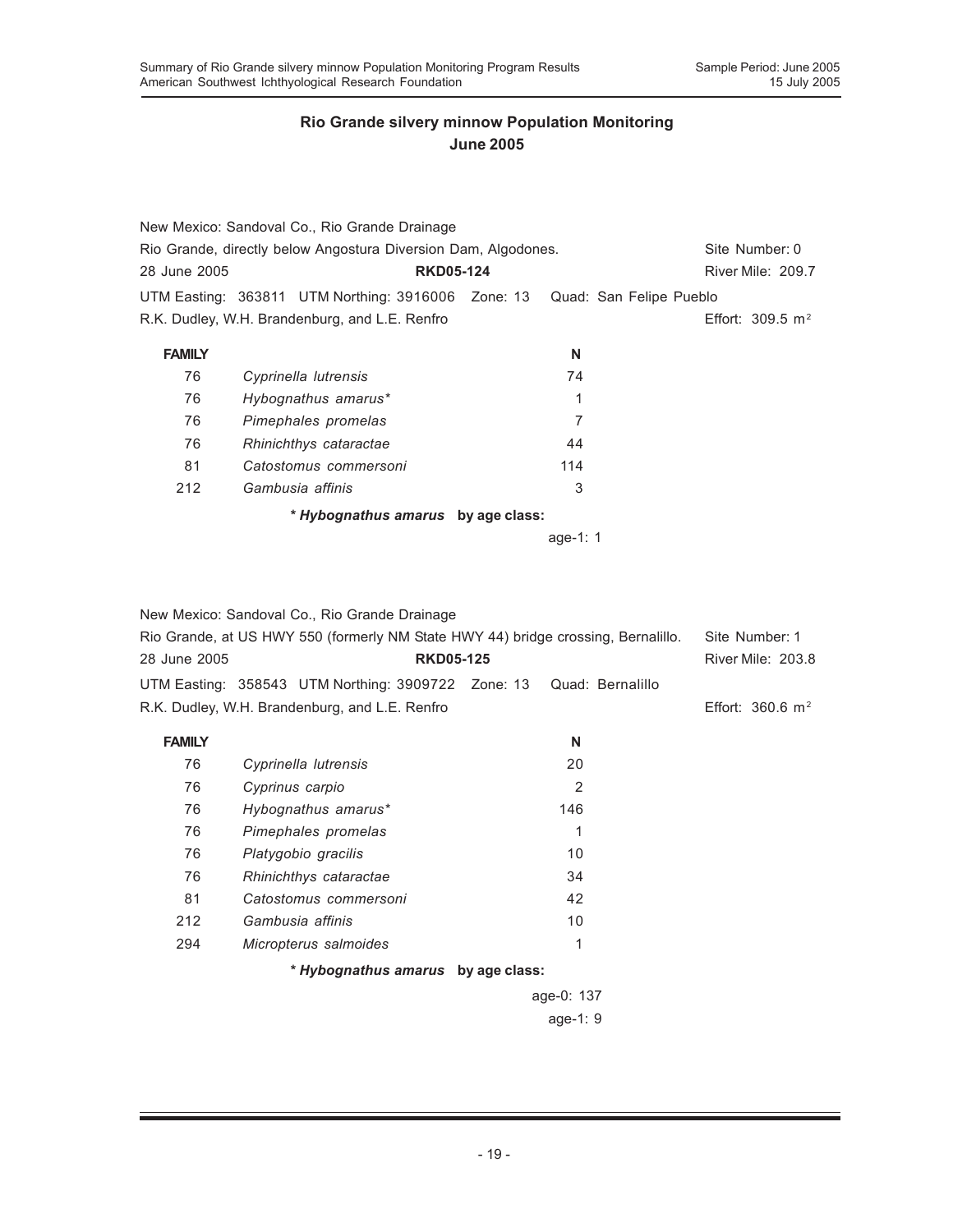| New Mexico: Sandoval Co., Rio Grande Drainage                                 |                                                                        |                  |                             |  |  |
|-------------------------------------------------------------------------------|------------------------------------------------------------------------|------------------|-----------------------------|--|--|
| Rio Grande, ca. 4.0 miles downstream of US HWY 550 (formerly NM State HWY 44) | Site Number: 2                                                         |                  |                             |  |  |
|                                                                               | bridge crossing, at Rio Rancho Wastewater Treatment Plant, Rio Rancho. |                  | <b>River Mile: 200.0</b>    |  |  |
| 28 June 2005                                                                  | <b>RKD05-126</b>                                                       |                  |                             |  |  |
|                                                                               | UTM Easting: 354772 UTM Northing: 3905355 Zone: 13                     | Quad: Bernalillo |                             |  |  |
|                                                                               | R.K. Dudley, W.H. Brandenburg, and L.E. Renfro                         |                  | Effort: $394.9 \text{ m}^2$ |  |  |
| <b>FAMILY</b>                                                                 |                                                                        | N                |                             |  |  |
| 76                                                                            | Cyprinella lutrensis                                                   | 80               |                             |  |  |
| 76                                                                            | Cyprinus carpio                                                        | 29               |                             |  |  |
| 76                                                                            | Hybognathus amarus*                                                    | 578              |                             |  |  |
| 76                                                                            | Pimephales promelas                                                    | 13               |                             |  |  |
| 76                                                                            | Platygobio gracilis                                                    | 84               |                             |  |  |
| 76                                                                            | Rhinichthys cataractae                                                 | 27               |                             |  |  |
| 81                                                                            | Catostomus commersoni                                                  | 62               |                             |  |  |
| 212                                                                           | Gambusia affinis                                                       | 20               |                             |  |  |
|                                                                               | * Hybognathus amarus by age class:                                     |                  |                             |  |  |
|                                                                               |                                                                        | age-0: 576       |                             |  |  |

age-1: 2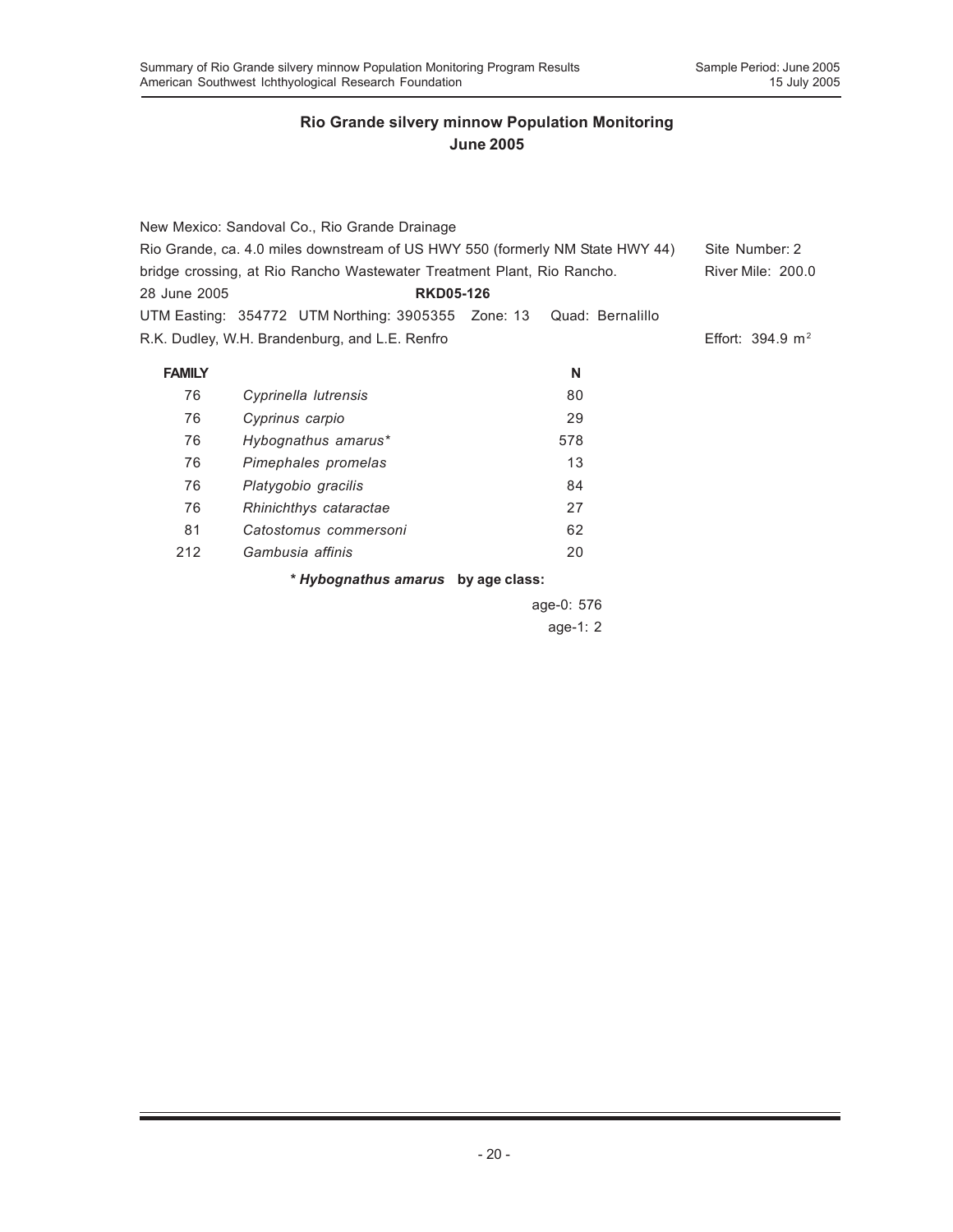| New Mexico: Bernalillo Co., Rio Grande Drainage                         |                                                                           |                   |                              |  |  |
|-------------------------------------------------------------------------|---------------------------------------------------------------------------|-------------------|------------------------------|--|--|
| Rio Grande, at Central Avenue bridge crossing (US HWY 66), Albuquerque. | Site Number: 3                                                            |                   |                              |  |  |
| 27 June 2005                                                            | <b>RKD05-122</b>                                                          | River Mile: 183.4 |                              |  |  |
|                                                                         | UTM Easting: 346840 UTM Northing: 3884094 Zone: 13 Quad: Albuquerque West |                   |                              |  |  |
|                                                                         | R.K. Dudley, M.A. Farrington, and L.E. Renfro                             |                   | Effort: 116.0 m <sup>2</sup> |  |  |
| <b>FAMILY</b>                                                           |                                                                           | N                 |                              |  |  |
| 76                                                                      | Cyprinella lutrensis                                                      | 13                |                              |  |  |
| 76                                                                      | Cyprinus carpio                                                           | 10                |                              |  |  |
| 76                                                                      | Hybognathus amarus*                                                       | 554               |                              |  |  |
| 76                                                                      | Pimephales promelas                                                       | 77                |                              |  |  |
| 76                                                                      | Platygobio gracilis                                                       | 8                 |                              |  |  |
| 81                                                                      | Catostomus commersoni                                                     | 17                |                              |  |  |
| 212                                                                     | Gambusia affinis                                                          | 7                 |                              |  |  |
| 294                                                                     | Pomoxis annularis                                                         | 1                 |                              |  |  |
| 295                                                                     | Perca flavescens                                                          | 3                 |                              |  |  |
|                                                                         | * Hybognathus amarus by age class:                                        |                   |                              |  |  |

age-0: 553 age-1: 1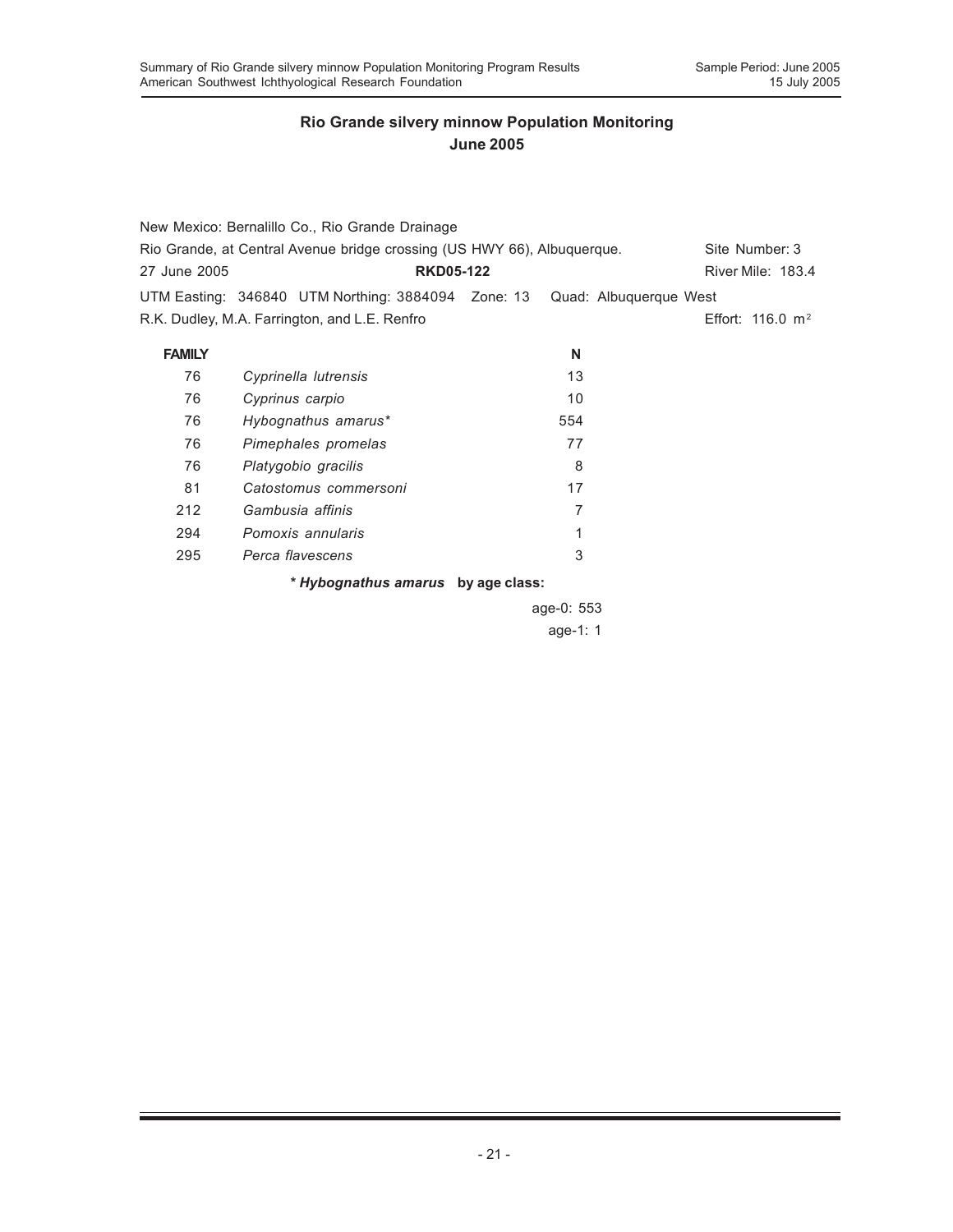|               | New Mexico: Bernalillo Co., Rio Grande Drainage                             |                          |                             |
|---------------|-----------------------------------------------------------------------------|--------------------------|-----------------------------|
|               | Rio Grande, at Rio Bravo Blvd. Bridge crossing (NM State HWY 500) crossing, |                          | Site Number: 4              |
| Albuquerque.  |                                                                             |                          | <b>River Mile: 178.3</b>    |
| 27 June 2005  | <b>RKD05-121</b>                                                            |                          |                             |
|               | UTM Easting: 347554 UTM Northing: 3877163 Zone: 13                          |                          | Quad: Albuquerque West      |
|               | R.K. Dudley, M.A. Farrington, and L.E. Renfro                               |                          | Effort: $437.8 \text{ m}^2$ |
| <b>FAMILY</b> |                                                                             | N                        |                             |
| 76            | Cyprinella lutrensis                                                        | 17                       |                             |
| 76            | Cyprinus carpio                                                             | 16                       |                             |
| 76            | Hybognathus amarus*                                                         | 325                      |                             |
| 76            | Pimephales promelas                                                         | 79                       |                             |
| 81            | Catostomus commersoni                                                       | 22                       |                             |
| 93            | Ictalurus punctatus                                                         | $\overline{7}$           |                             |
| 212           | Gambusia affinis                                                            | 6                        |                             |
|               | * Hybognathus amarus by age class:                                          |                          |                             |
|               |                                                                             | age-0: 324               |                             |
|               |                                                                             | age-1: 1                 |                             |
|               | ew Mexico: Valencia Co., Rio Grande Drainage                                |                          |                             |
|               | Rio Grande, at Los Lunas Bridge crossing (NM State HWY 49), Los Lunas.      |                          | Site Number: 5              |
| 27 June 2005  | <b>RKD05-120</b>                                                            |                          | River Mile: 161.4           |
|               | UTM Easting: 342898 UTM Northing: 3852531                                   | Zone: 13 Quad: Los Lunas |                             |
|               | R.K. Dudley, M.A. Farrington, and L.E. Renfro                               |                          | Effort: 207.6 $m^2$         |
| <b>FAMILY</b> |                                                                             | N                        |                             |
| 76            | Cyprinella lutrensis                                                        | 12                       |                             |
| 76            | Cyprinus carpio                                                             | 21                       |                             |
| 76            | Hybognathus amarus*                                                         | 798                      |                             |
| 76            | Pimephales promelas                                                         | 210                      |                             |
| 81            | Catostomus commersoni                                                       | $\mathbf{1}$             |                             |
| 212           | Gambusia affinis                                                            | 83                       |                             |
| 294           | Micropterus salmoides                                                       | $\mathbf{1}$             |                             |
|               | * Hybognathus amarus by age class:                                          |                          |                             |
|               |                                                                             | age-0: 798               |                             |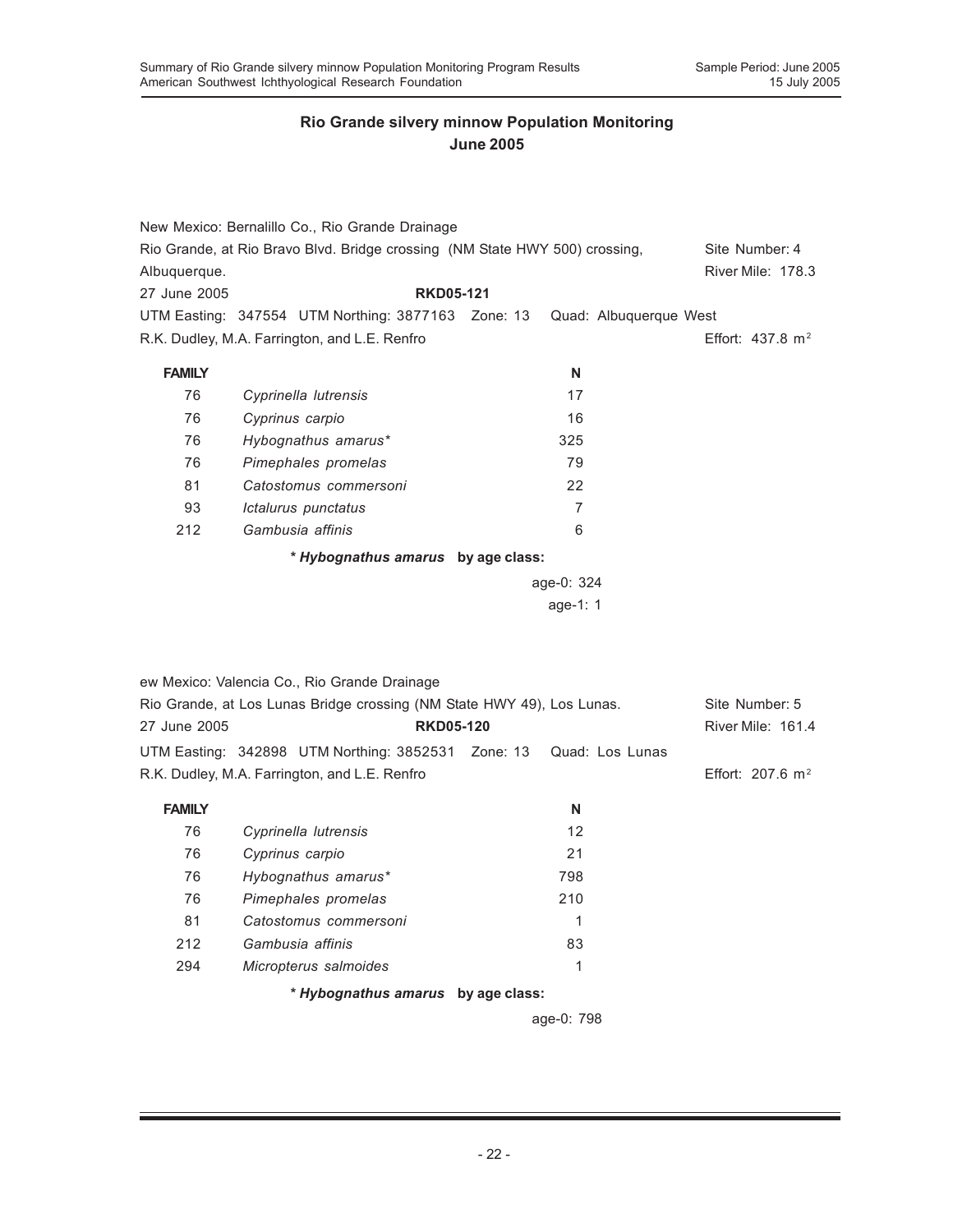|                                                                                  | New Mexico: Valencia Co., Rio Grande Drainage                                    |                  |                              |
|----------------------------------------------------------------------------------|----------------------------------------------------------------------------------|------------------|------------------------------|
| Rio Grande, ca. 1.0 miles upstream of NM State HWY 309/6 bridge crossing, Belen. | Site Number: 6                                                                   |                  |                              |
| 27 June 2005                                                                     |                                                                                  | <b>RKD05-119</b> |                              |
|                                                                                  | UTM Easting: 339972 UTM Northing: 3837061 Zone: 13                               | Quad: Tome       |                              |
|                                                                                  | R.K. Dudley, M.A. Farrington, and L.E. Renfro                                    |                  | Effort: 279.5 $m2$           |
| <b>FAMILY</b>                                                                    |                                                                                  | N                |                              |
| 76                                                                               | Cyprinella lutrensis                                                             | 39               |                              |
| 76                                                                               | Cyprinus carpio                                                                  | 12               |                              |
| 76                                                                               | Hybognathus amarus*                                                              | 1268             |                              |
| 76                                                                               | Pimephales promelas                                                              | 45               |                              |
| 76                                                                               | Platygobio gracilis                                                              | 2                |                              |
| 81                                                                               | Carpiodes carpio                                                                 | 4                |                              |
| 212                                                                              | Gambusia affinis                                                                 | 20               |                              |
|                                                                                  | * Hybognathus amarus by age class:                                               |                  |                              |
|                                                                                  |                                                                                  | age-0: 1268      |                              |
|                                                                                  | New Mexico: Valencia Co., Rio Grande Drainage                                    |                  |                              |
|                                                                                  | Rio Grande, ca. 2.2 miles upstream of NM State HWY 346 bridge crossing, Jarales. |                  | Site Number: 7               |
| 27 June 2005                                                                     | <b>RKD05-118</b>                                                                 |                  | River Mile: 143.2            |
|                                                                                  | UTM Easting: 338136 UTM Northing: 3827329 Zone: 13                               | Quad: Veguita    |                              |
|                                                                                  | R.K. Dudley, M.A. Farrington, and L.E. Renfro                                    |                  | Effort: 374.6 m <sup>2</sup> |
| <b>FAMILY</b>                                                                    |                                                                                  | N                |                              |
| 76                                                                               | Cyprinella lutrensis                                                             | 57               |                              |
| 76                                                                               | Cyprinus carpio                                                                  | 6                |                              |
| 76                                                                               | Hybognathus amarus*                                                              | 1059             |                              |
| 76                                                                               | Pimephales promelas                                                              | 83               |                              |

*\* Hybognathus amarus* **by age class:**

212 *Gambusia affinis* 3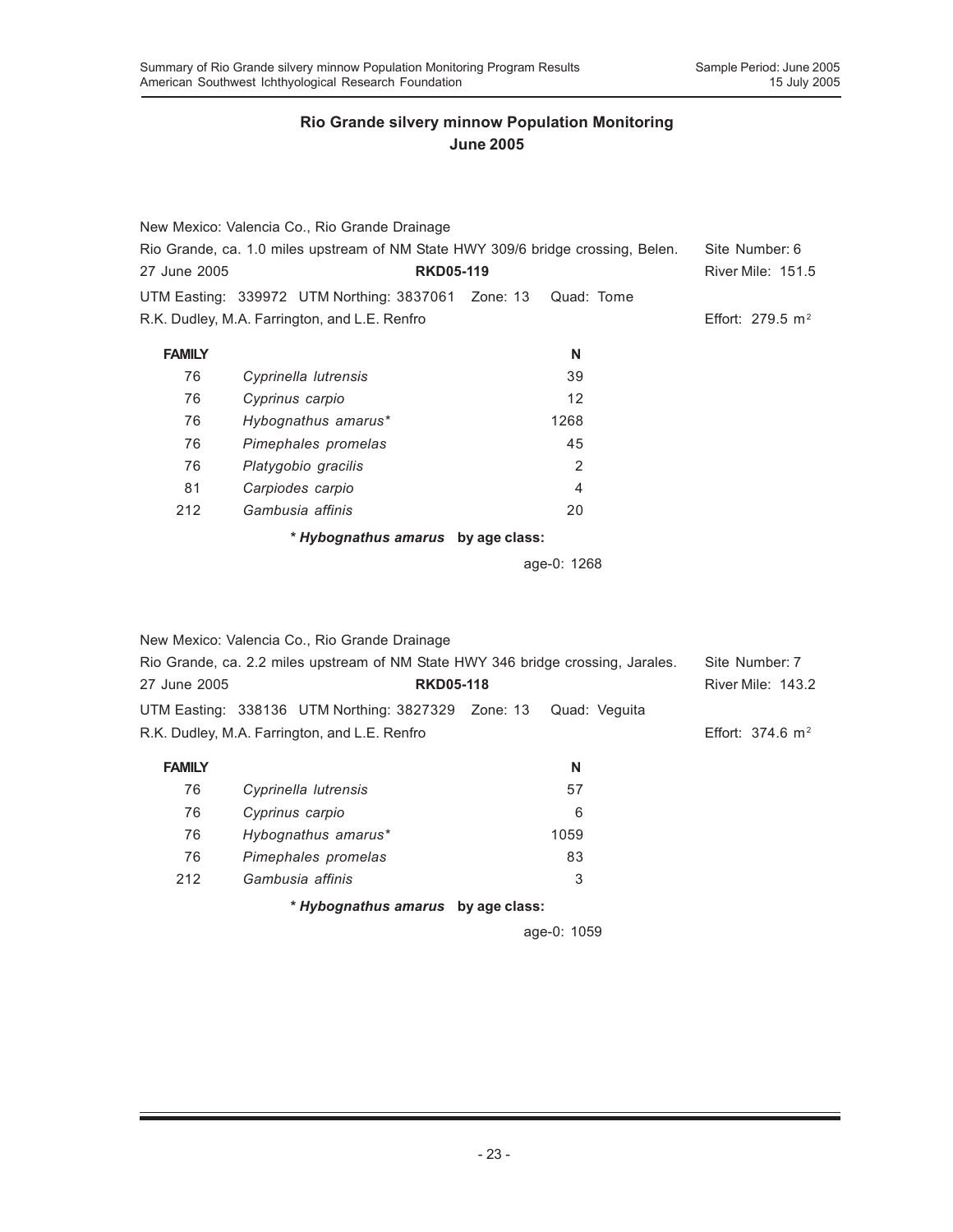| New Mexico: Socorro Co., Rio Grande Drainage                        |                             |
|---------------------------------------------------------------------|-----------------------------|
| Rio Grande, at US HWY 60 bridge crossing, Bernardo.                 | Site Number: 8              |
| 24 June 2005<br><b>RKD05-117</b>                                    | River Mile: 130.6           |
| UTM Easting: 334604 UTM Northing: 3809726 Zone: 13<br>Quad: Abeytas |                             |
| R.K. Dudley, M.A. Farrington, and L.E. Renfro                       | Effort: $386.7 \text{ m}^2$ |
| <b>FAMILY</b><br>N                                                  |                             |
| 32<br>76<br>Cyprinella lutrensis                                    |                             |
| 5<br>76<br>Cyprinus carpio                                          |                             |
| 76<br>Hybognathus amarus*<br>390                                    |                             |
| 76<br>12<br>Pimephales promelas                                     |                             |
| 212<br>Gambusia affinis<br>9                                        |                             |
| * Hybognathus amarus by age class:                                  |                             |
| age-0: 390                                                          |                             |

New Mexico: Socorro Co., Rio Grande Drainage

| Rio Grande, ca. 3.5 miles downstream of the US HWY 60 bridge crossing, Bernardo. |                                                    |  | Site Number: 9 |                          |
|----------------------------------------------------------------------------------|----------------------------------------------------|--|----------------|--------------------------|
| 24 June 2005                                                                     | <b>RKD05-116</b>                                   |  |                | <b>River Mile: 127.0</b> |
|                                                                                  | UTM Easting: 331094 UTM Northing: 3805229 Zone: 13 |  | Quad: Abeytas  |                          |
|                                                                                  | R.K. Dudley, M.A. Farrington, and L.E. Renfro      |  |                | Effort: 479.4 $m2$       |
| <b>FAMILY</b>                                                                    |                                                    |  | N              |                          |
| 76                                                                               | Cyprinella lutrensis                               |  | 26             |                          |
| 76                                                                               | Cyprinus carpio                                    |  | 3              |                          |
| 76                                                                               | Hybognathus amarus*                                |  | 207            |                          |
| 76                                                                               | Pimephales promelas                                |  | 20             |                          |
| 76                                                                               | Platygobio gracilis                                |  | 2              |                          |
| 212                                                                              | Gambusia affinis                                   |  | 29             |                          |
|                                                                                  | * Hybognathus amarus by age class:                 |  |                |                          |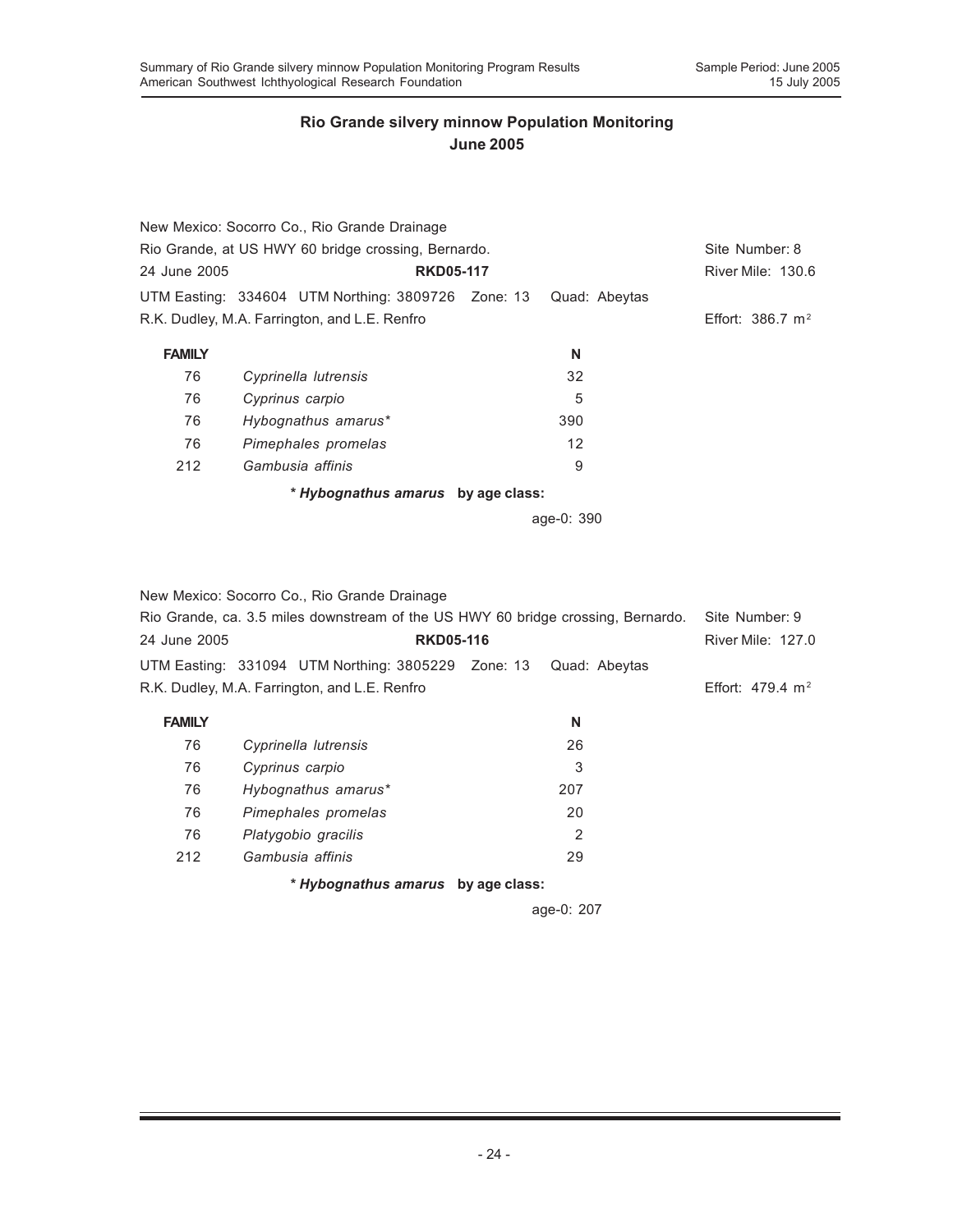|                                                                            | New Mexico: Socorro Co., Rio Grande Drainage       |               |                             |
|----------------------------------------------------------------------------|----------------------------------------------------|---------------|-----------------------------|
| Rio Grande, ca. 0.6 miles upstream of San Acacia Diversion Dam, San Acacia |                                                    |               | Site Number: 9.5            |
| 24 June 2005                                                               | <b>RKD05-115</b>                                   |               | River Mile: 116.8           |
|                                                                            | UTM Easting: 327902 UTM Northing: 3792603 Zone: 13 | Quad: La Joya |                             |
|                                                                            | R.K. Dudley, M.A. Farrington, and L.E. Renfro      |               | Effort: $101.6 \text{ m}^2$ |
| <b>FAMILY</b>                                                              |                                                    | N             |                             |
| 76                                                                         | Hybognathus amarus*                                | 2             |                             |
| 76                                                                         | Pimephales promelas                                | 5             |                             |
| 76                                                                         | Platygobio gracilis                                | 1             |                             |
| 212                                                                        | Gambusia affinis                                   | 2             |                             |
|                                                                            | * Hybognathus amarus by age class:                 |               |                             |

age-0: 2

New Mexico: Socorro Co., Rio Grande Drainage

| Rio Grande, directly below San Acacia Diversion Dam, San Acacia. |                                                                     |  |            | Site Number: 10             |  |
|------------------------------------------------------------------|---------------------------------------------------------------------|--|------------|-----------------------------|--|
| 24 June 2005                                                     | <b>RKD05-114</b>                                                    |  |            | River Mile: 116.2           |  |
|                                                                  | UTM Easting: 326162 UTM Northing: 3791977 Zone: 13 Quad: San Acacia |  |            |                             |  |
|                                                                  | R.K. Dudley, M.A. Farrington, and L.E. Renfro                       |  |            | Effort: $306.8 \text{ m}^2$ |  |
| <b>FAMILY</b>                                                    |                                                                     |  | N          |                             |  |
| 76                                                               | Cyprinella lutrensis                                                |  | 158        |                             |  |
| 76                                                               | Cyprinus carpio                                                     |  | 5          |                             |  |
| 76                                                               | Hybognathus amarus*                                                 |  | 304        |                             |  |
| 76                                                               | Pimephales promelas                                                 |  | 5          |                             |  |
| 76                                                               | Platygobio gracilis                                                 |  | 11         |                             |  |
| 81                                                               | Carpiodes carpio                                                    |  | 1          |                             |  |
| 81                                                               | Catostomus commersoni                                               |  | 1          |                             |  |
| 93                                                               | Ictalurus punctatus                                                 |  | 1          |                             |  |
| 212                                                              | Gambusia affinis                                                    |  | 14         |                             |  |
|                                                                  | * Hybognathus amarus by age class:                                  |  |            |                             |  |
|                                                                  |                                                                     |  | age-0: 302 |                             |  |
|                                                                  |                                                                     |  | age-1: $2$ |                             |  |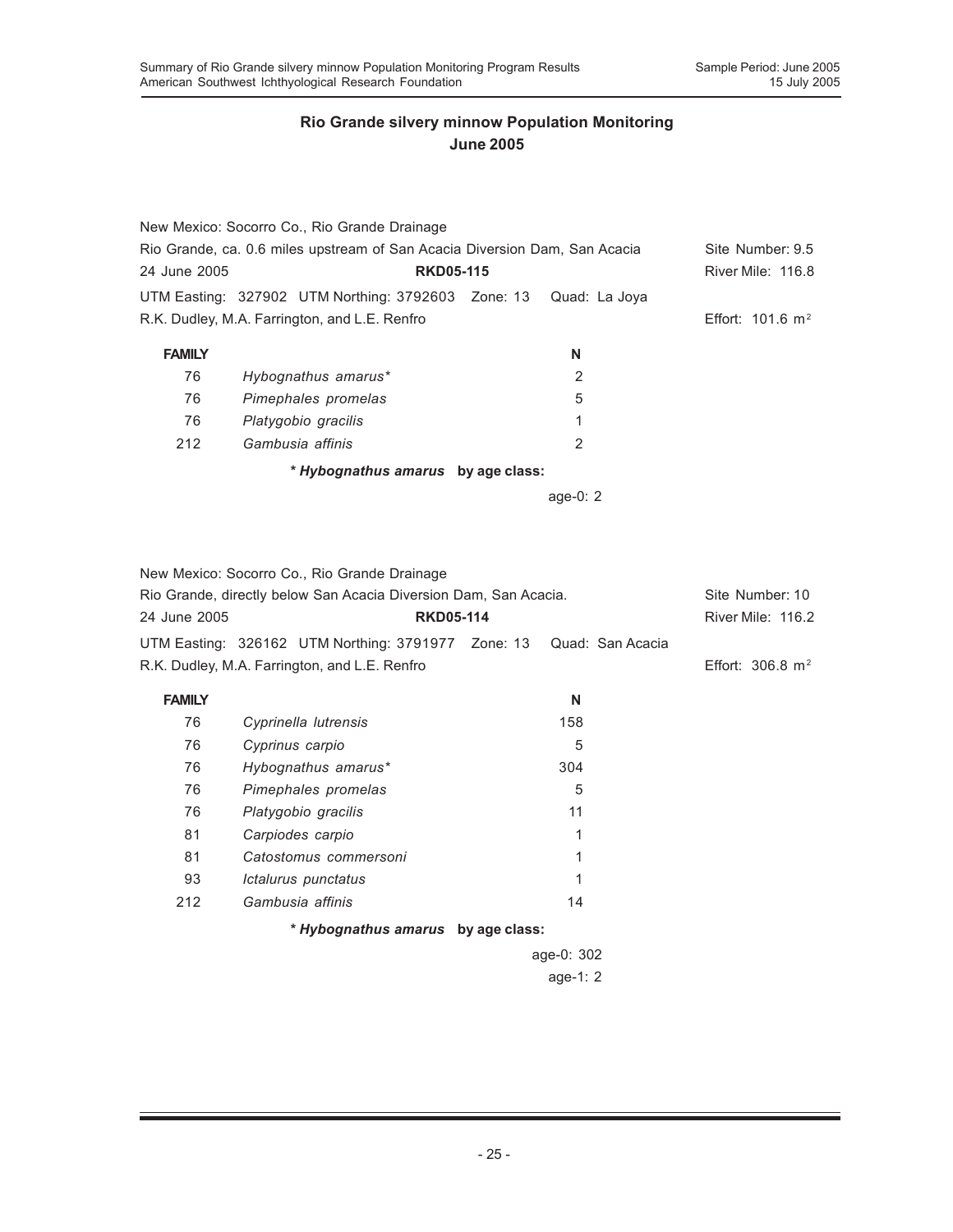|                                                                               | New Mexico: Socorro Co., Rio Grande Drainage       |                |                             |
|-------------------------------------------------------------------------------|----------------------------------------------------|----------------|-----------------------------|
| Rio Grande, ca. 1.5 miles downstream of San Acacia Diversion Dam, San Acacia. | Site Number: 11                                    |                |                             |
| 23 June 2005                                                                  | <b>RKD05-113</b>                                   |                | River Mile: 114.6           |
|                                                                               | UTM Easting: 325263 UTM Northing: 3790442 Zone: 13 | Quad: Lemitar  |                             |
|                                                                               | W.H. Brandenburg, M.A. Farrington, and L.E. Renfro |                | Effort: $327.6 \text{ m}^2$ |
| <b>FAMILY</b>                                                                 |                                                    | N              |                             |
| 76                                                                            | Cyprinella lutrensis                               | 34             |                             |
| 76                                                                            | Hybognathus amarus*                                | 73             |                             |
| 76                                                                            | Pimephales promelas                                | 5              |                             |
| 76                                                                            | Platygobio gracilis                                | 70             |                             |
| 76                                                                            | Rhinichthys cataractae                             | 1              |                             |
| 93                                                                            | Ictalurus punctatus                                | $\overline{2}$ |                             |
|                                                                               | * Hybognathus amarus by age class:                 |                |                             |
|                                                                               |                                                    | age-0: 72      |                             |
|                                                                               |                                                    | age-1: $1$     |                             |

New Mexico: Socorro Co., Rio Grande Drainage Rio Grande, east of Socorro, 0.5 miles upstream of Socorro Low Flow Conveyance Site Number: 12 Channel bridge and east just upstream of Socorro Wastewater Treatment Plant, River Mile: 99.5 23 June 2005 **RKD05-112** UTM Easting: 327097 UTM Northing: 3771043 Zone: 13 Quad: Loma de las Canas W.H. Brandenburg, M.A. Farrington, and L.E. Renfro **Effort: 312.4 m<sup>2</sup> FAMILY N** 76 *Cyprinella lutrensis* 27 76 *Cyprinus carpio* 5 76 *Hybognathus amarus\** 544 76 *Pimephales promelas* 4 76 *Platygobio gracilis* 2

*\* Hybognathus amarus* **by age class:**

76 *Rhinichthys cataractae* 1 212 *Gambusia affinis* 10

> age-0: 543 age-1: 1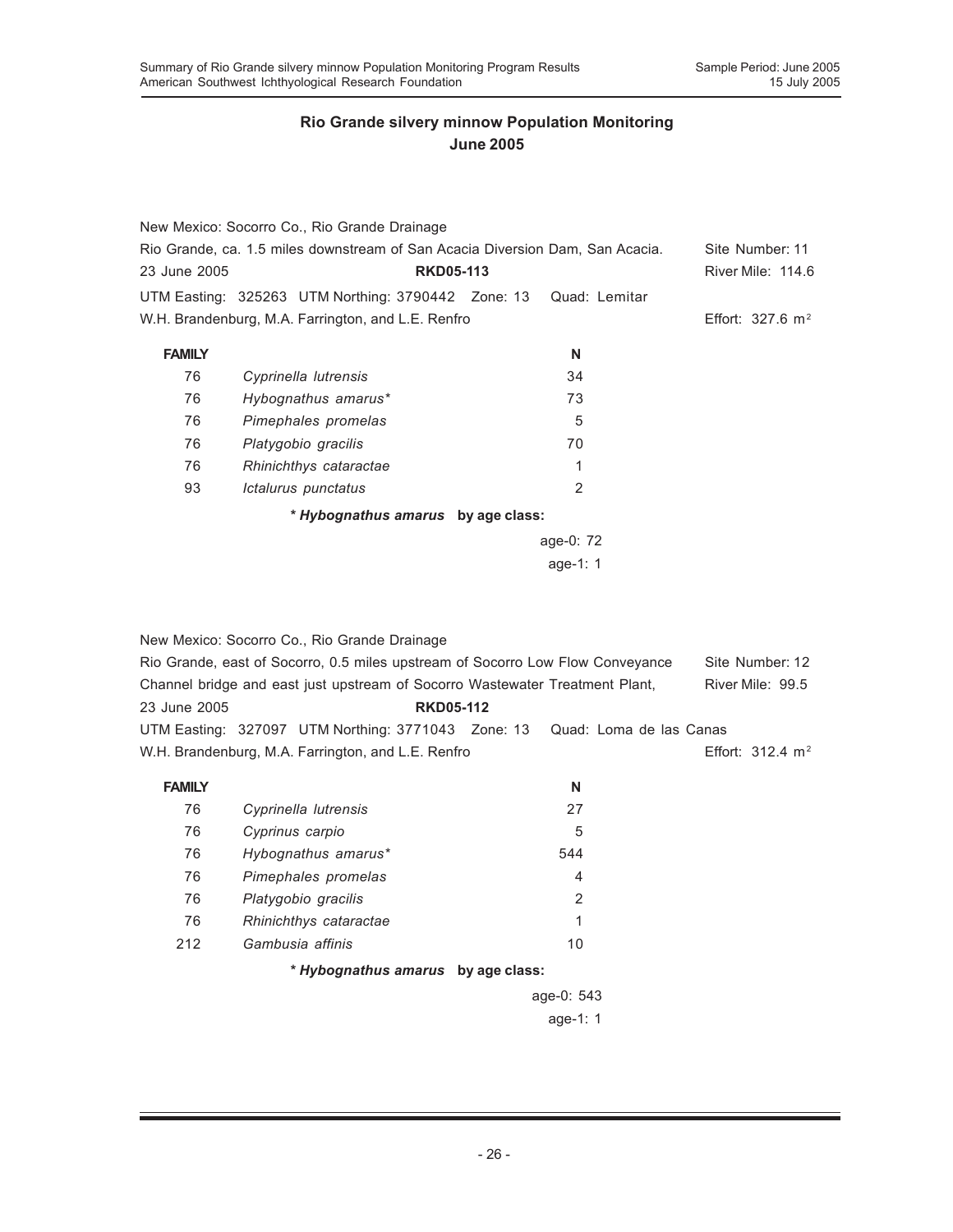|                                                                 |                 | New Mexico: Socorro Co., Rio Grande Drainage                         |                  |  |                  |                   |                             |                |
|-----------------------------------------------------------------|-----------------|----------------------------------------------------------------------|------------------|--|------------------|-------------------|-----------------------------|----------------|
| Rio Grande, ca. 4.0 miles upstream of U.S. 380 bridge crossing. |                 |                                                                      |                  |  | Site Number: 13  |                   |                             |                |
| 23 June 2005                                                    |                 | <b>RKD05-111</b>                                                     |                  |  | River Mile: 91.7 |                   |                             |                |
|                                                                 |                 | UTM Easting: 328140 UTM Northing: 3761283 Zone: 13 Quad: San Antonio |                  |  |                  |                   |                             |                |
|                                                                 |                 | W.H. Brandenburg, M.A. Farrington, and L.E. Renfro                   |                  |  |                  |                   | Effort: $0.4$               | m <sup>2</sup> |
| <b>FAMILY</b>                                                   |                 |                                                                      |                  |  | N                |                   |                             |                |
| 76                                                              |                 | Pimephales promelas                                                  |                  |  | 3                |                   |                             |                |
|                                                                 |                 |                                                                      |                  |  |                  |                   |                             |                |
|                                                                 |                 | New Mexico: Socorro Co., Rio Grande Drainage                         |                  |  |                  |                   |                             |                |
|                                                                 |                 | Rio Grande, at US HWY 380 bridge crossing, San Antonio.              |                  |  |                  |                   | Site Number: 14             |                |
| 23 June 2005                                                    |                 |                                                                      | <b>RKD05-110</b> |  |                  |                   | River Mile: 87.1            |                |
|                                                                 |                 | UTM Easting: 328914 UTM Northing: 3754471 Zone: 13                   |                  |  |                  | Quad: San Antonio |                             |                |
|                                                                 |                 | W.H. Brandenburg, M.A. Farrington, and L.E. Renfro                   |                  |  |                  |                   | Effort: $385.2 \text{ m}^2$ |                |
| <b>FAMILY</b>                                                   |                 |                                                                      |                  |  | N                |                   |                             |                |
| 76                                                              |                 | Cyprinella lutrensis                                                 |                  |  | $\overline{7}$   |                   |                             |                |
| 76                                                              | Cyprinus carpio |                                                                      |                  |  | 15               |                   |                             |                |
| 76                                                              |                 | Hybognathus amarus*                                                  |                  |  | 129              |                   |                             |                |
| 76                                                              |                 | Pimephales promelas                                                  |                  |  | 26               |                   |                             |                |
| 76                                                              |                 | Platygobio gracilis                                                  |                  |  | 5                |                   |                             |                |
| 81                                                              |                 | Ictiobus bubalus                                                     |                  |  | 1                |                   |                             |                |
| 212                                                             |                 | Gambusia affinis                                                     |                  |  | 2                |                   |                             |                |
|                                                                 |                 | * Hybognathus amarus by age class:                                   |                  |  |                  |                   |                             |                |
|                                                                 |                 |                                                                      |                  |  |                  |                   |                             |                |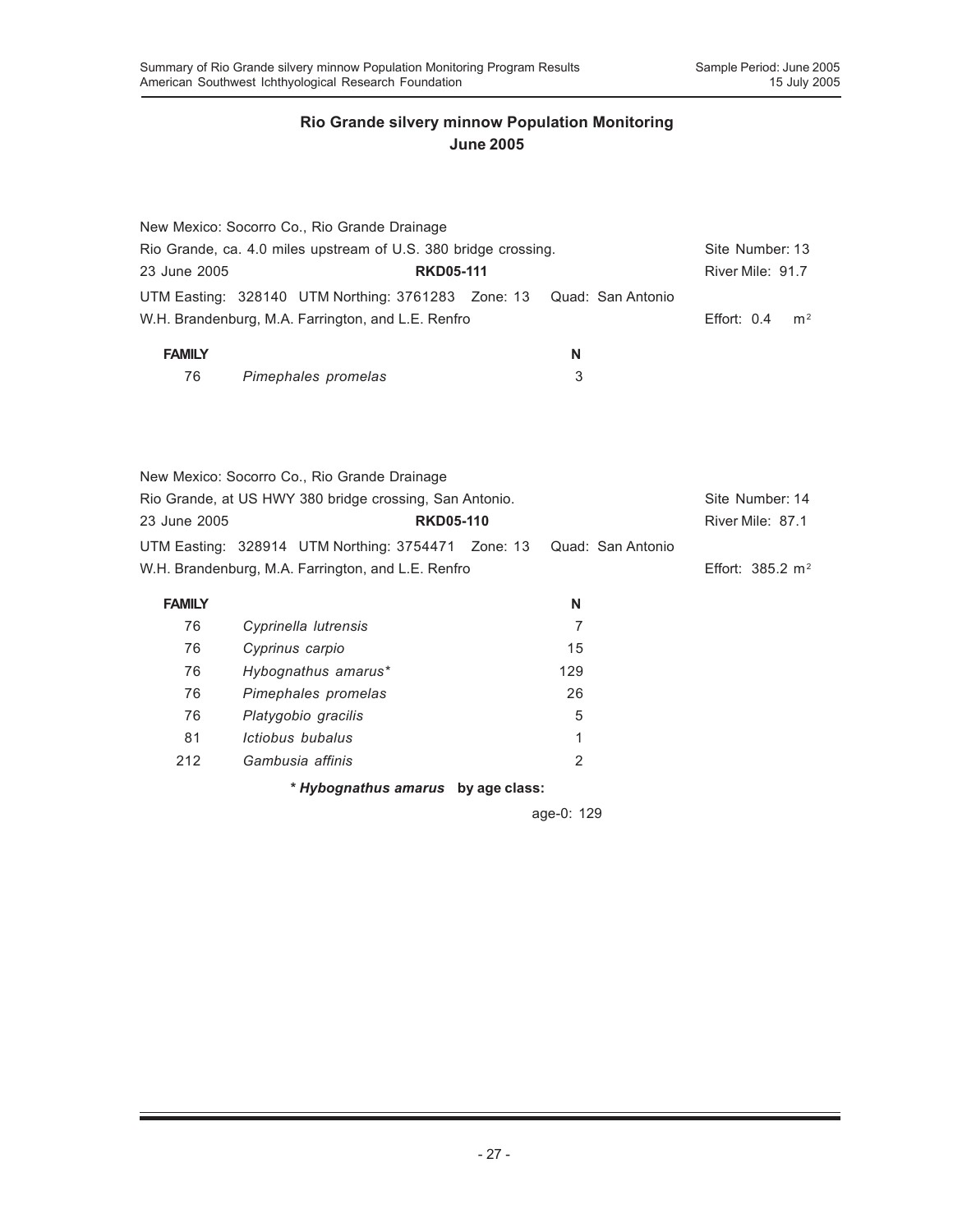|               | New Mexico: Socorro Co., Rio Grande Drainage                                                          |                |  |                    |  |
|---------------|-------------------------------------------------------------------------------------------------------|----------------|--|--------------------|--|
|               | Rio Grande, directly east of Bosque del Apache National Wildlife Refuge Headquarters. Site Number: 15 |                |  |                    |  |
| 22 June 2005  | <b>RKD05-109</b>                                                                                      |                |  | River Mile: 79.1   |  |
|               | UTM Easting: 327055 UTM Northing: 3740839 Zone: 13 Quad: San Antonio SE                               |                |  |                    |  |
|               | R.K. Dudley, W.H. Brandenburg, and M.A. Farrington                                                    |                |  | Effort: 378.5 $m2$ |  |
| <b>FAMILY</b> |                                                                                                       | N              |  |                    |  |
| 76            | Cyprinella lutrensis                                                                                  | 5              |  |                    |  |
| 76            | Cyprinus carpio                                                                                       | 26             |  |                    |  |
| 76            | Hybognathus amarus*                                                                                   | 54             |  |                    |  |
| 76            | Pimephales promelas                                                                                   | 103            |  |                    |  |
| 76            | Platygobio gracilis                                                                                   | 6              |  |                    |  |
| 81            | Carpiodes carpio                                                                                      | 4              |  |                    |  |
| 81            | Catostomus commersoni                                                                                 | $\mathbf{2}$   |  |                    |  |
| 81            | Ictiobus bubalus                                                                                      | 30             |  |                    |  |
| 93            | Ictalurus punctatus                                                                                   | $\overline{2}$ |  |                    |  |

212 *Gambusia affinis* 13

*\* Hybognathus amarus* **by age class:**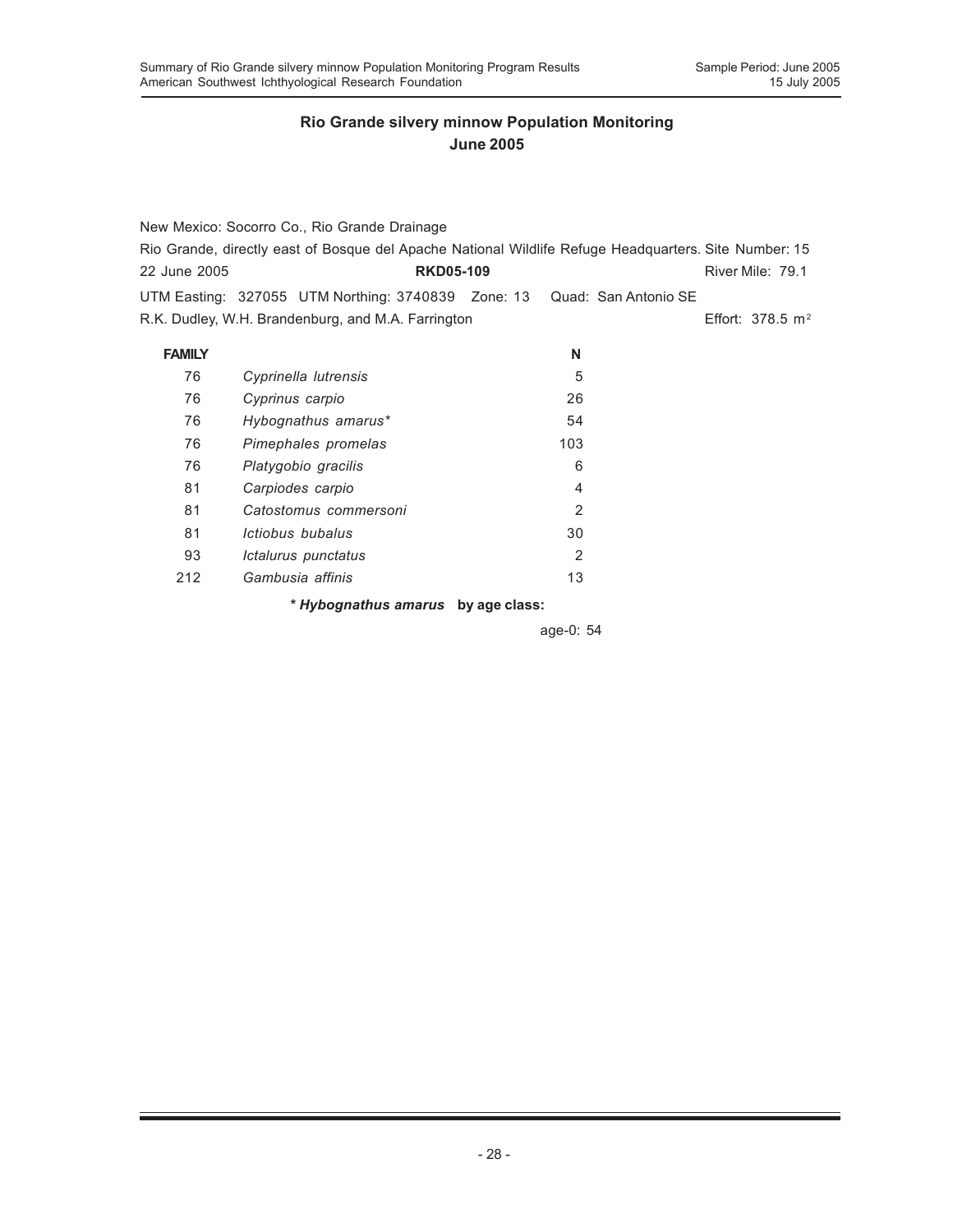| New Mexico: Socorro Co., Rio Grande Drainage             |                                                    |     |                             |  |
|----------------------------------------------------------|----------------------------------------------------|-----|-----------------------------|--|
| Rio Grande, at San Marcial Railroad Bridge, San Marcial. | Site Number: 16                                    |     |                             |  |
| 22 June 2005                                             | <b>RKD05-108</b>                                   |     | River Mile: 68.6            |  |
|                                                          | UTM Easting: 315284 UTM Northing: 3728347 Zone: 13 |     | Quad: San Marcial           |  |
|                                                          | R.K. Dudley, W.H. Brandenburg, and M.A. Farrington |     | Effort: $388.0 \text{ m}^2$ |  |
| <b>FAMILY</b>                                            |                                                    | N   |                             |  |
| 69                                                       | Dorosoma cepedianum                                | 2   |                             |  |
| 76                                                       | Cyprinella lutrensis                               | 24  |                             |  |
| 76                                                       | Cyprinus carpio                                    | 10  |                             |  |
| 76                                                       | Hybognathus amarus*                                | 104 |                             |  |
| 76                                                       | Pimephales promelas                                | 59  |                             |  |
| 81                                                       | Carpiodes carpio                                   | 6   |                             |  |
| 81                                                       | Catostomus commersoni                              | 1   |                             |  |
| 81                                                       | Ictiobus bubalus                                   | 13  |                             |  |
| 212                                                      | Gambusia affinis                                   | 1   |                             |  |
|                                                          | * Hybognathus amarus by age class:                 |     |                             |  |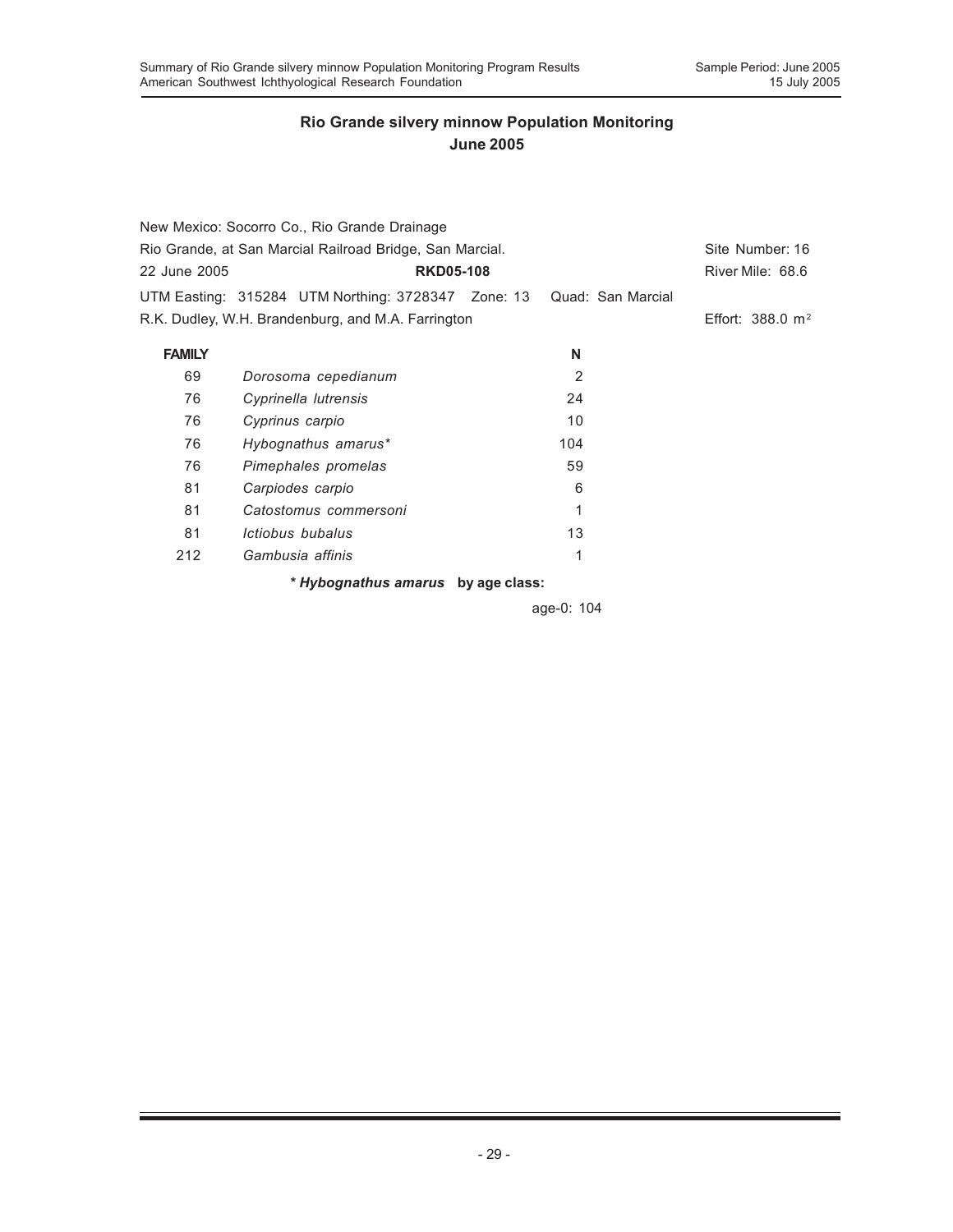New Mexico: Socorro Co., Rio Grande Drainage Rio Grande, at (former) confluence with the Low Flow Conveyance Channel, 16.0 miles Site Number: 17 downstream of the southern end of Bosque del Apache National Wildlife Refuge; ca. 8 River Mile: 60.5 miles downstream of the San Marcial Railroad Bridge crossing.

| 22 June 2005 | <b>RKD05-107</b>                                                     |  |                             |
|--------------|----------------------------------------------------------------------|--|-----------------------------|
|              | UTM Easting: 309487 UTM Northing: 3718178 Zone: 13 Quad: Paraje Well |  |                             |
|              | R.K. Dudley, W.H. Brandenburg, and M.A. Farrington                   |  | Effort: $414.8 \text{ m}^2$ |

| <b>FAMILY</b> |                                    | N   |
|---------------|------------------------------------|-----|
| 76            | Cyprinella lutrensis               | 138 |
| 76            | Cyprinus carpio                    | 2   |
| 76            | Hybognathus amarus*                | 10  |
| 76            | Platygobio gracilis                | 4   |
| 81            | <i>Ictiobus bubalus</i>            | 1   |
| 93            | Ictalurus punctatus                | 2   |
| 212           | Gambusia affinis                   | 3   |
|               | * Hybognathus amarus by age class: |     |